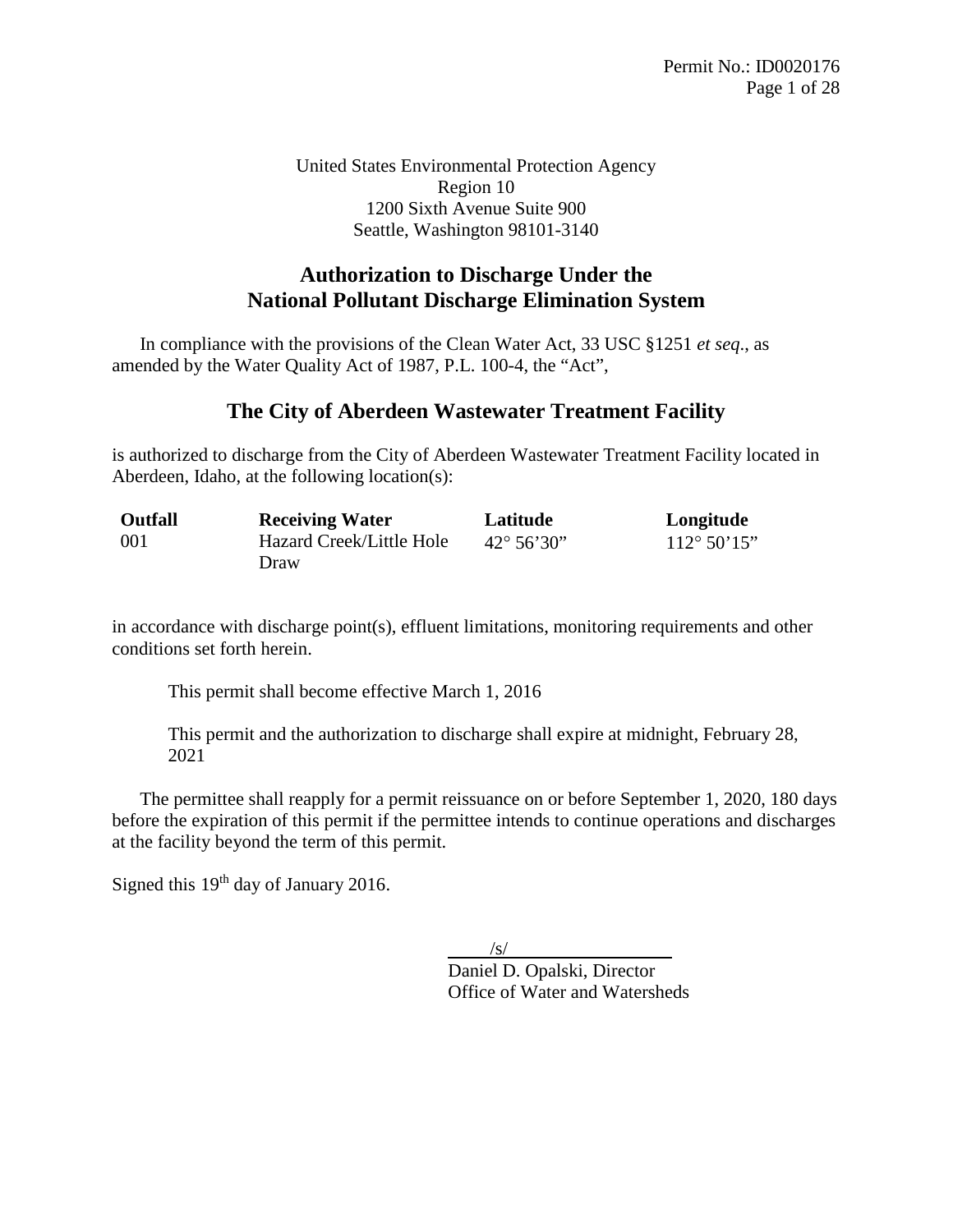# **Schedule of Submissions**

| <b>Item</b><br><b>Discharge Monitoring</b><br>Reports (DMR)                                                                                                                                                                                                                                                                                             | <b>Due Date</b><br>DMRs are due <b>monthly</b> and must be postmarked on or before<br>the 20th of the month following the monitoring month.                                                                                                                                                                      |  |
|---------------------------------------------------------------------------------------------------------------------------------------------------------------------------------------------------------------------------------------------------------------------------------------------------------------------------------------------------------|------------------------------------------------------------------------------------------------------------------------------------------------------------------------------------------------------------------------------------------------------------------------------------------------------------------|--|
| <b>Quality Assurance Plan</b><br>(QAP)                                                                                                                                                                                                                                                                                                                  | The permittee must provide EPA and IDEQ with written<br>notification that the Plan has been developed and implemented<br>within 180 days after the effective date of the final permit (see<br>Part II.B of this permit). The Plan must be kept on site and made<br>available to EPA and IDEQ upon request.       |  |
| The permittee must provide EPA and IDEQ with written<br><b>Operation and Maintenance</b><br>notification that the Plan has been developed and implemented<br>(O&M) Plan<br>within 180 after the effective date of the final permit (see Part<br>II.A of this permit). The Plan must be kept on site and made<br>available to EPA and IDEQ upon request. |                                                                                                                                                                                                                                                                                                                  |  |
| <b>NPDES</b> Application Renewal                                                                                                                                                                                                                                                                                                                        | The application must be submitted at least 180 days before the<br>expiration date of the permit (see Part V.B of this permit).                                                                                                                                                                                   |  |
| <b>Surface Water Monitoring</b><br>Report                                                                                                                                                                                                                                                                                                               | The Report must be submitted with the next permit application<br>(see Part I.D of this permit)                                                                                                                                                                                                                   |  |
| Twenty-Four Hour Notice of<br><b>Noncompliance Reporting</b>                                                                                                                                                                                                                                                                                            | The permittee must report certain occurrences of noncompliance<br>by telephone within 24 hours from the time the permittee<br>becomes aware of the circumstances (see Part III.G and<br>Paragraph I.B.3 of this permit).                                                                                         |  |
| <b>Emergency Response and</b><br><b>Public Notification Plan</b>                                                                                                                                                                                                                                                                                        | The permittee must develop and implement an overflow<br>emergency response and public notification plan. The permittee<br>must submit written notice to EPA and IDEQ that the plan has<br>been developed and implemented within 180 days of the<br>effective date of this permit. (See Part II.C of this permit) |  |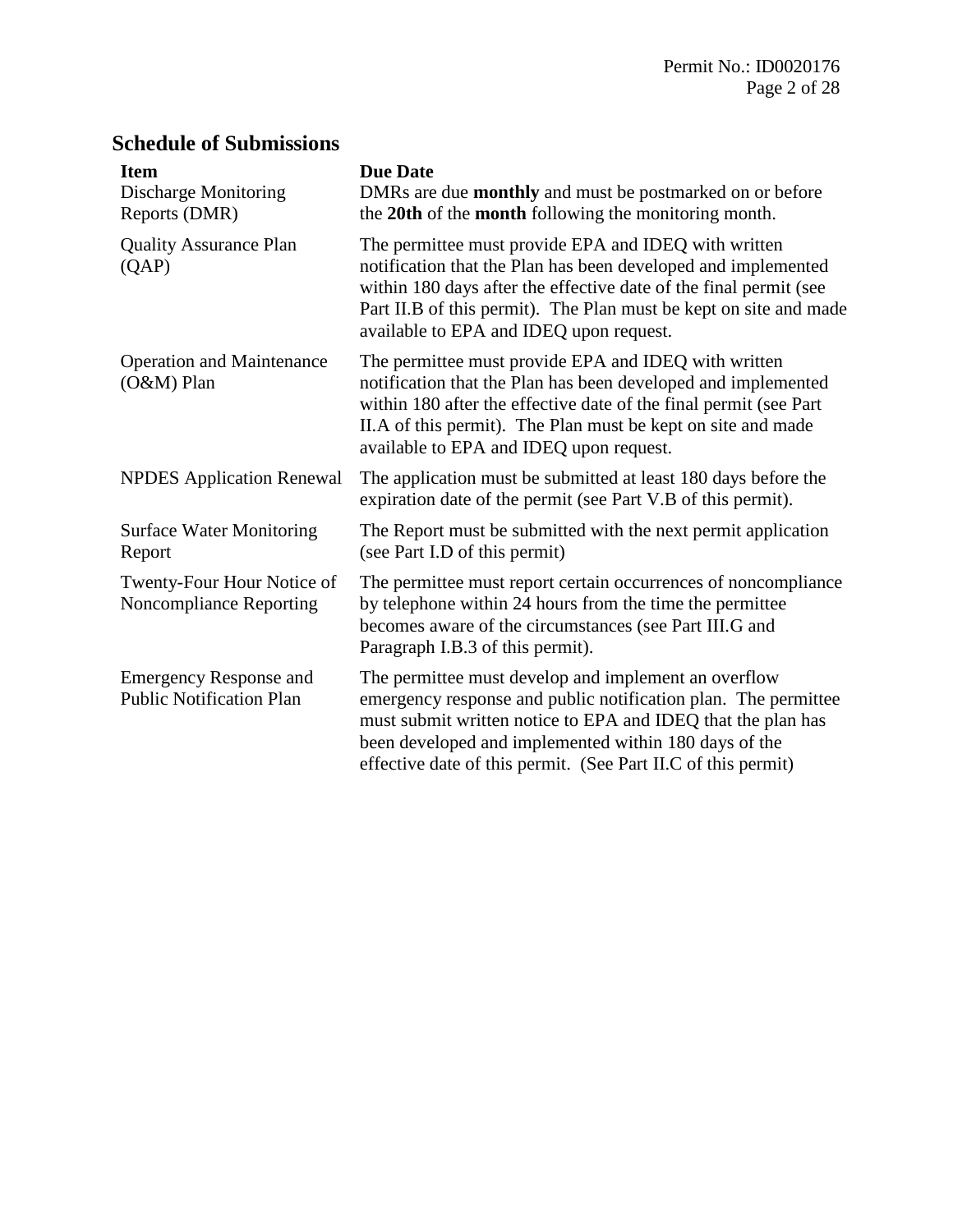# **Table of Contents**

| I.                                                                                |  |
|-----------------------------------------------------------------------------------|--|
| A.<br><b>B.</b><br>$\mathcal{C}$ .<br>D.                                          |  |
| П.                                                                                |  |
| A.<br><b>B.</b><br>C.                                                             |  |
| III.                                                                              |  |
| A.<br><b>B.</b><br>$\mathbf{C}$ .<br>D.<br>Ε.<br>F.<br>G.<br>Η.<br>I.<br>J.<br>Κ. |  |
| IV.                                                                               |  |
| A.<br><b>B.</b><br>C.<br>D.<br>Ε.<br>F.<br>G.<br>H.<br>$\mathbf{I}$ .<br>J.<br>K. |  |
| V.                                                                                |  |
| A.<br><b>B.</b><br>C.<br>D.<br>Е.                                                 |  |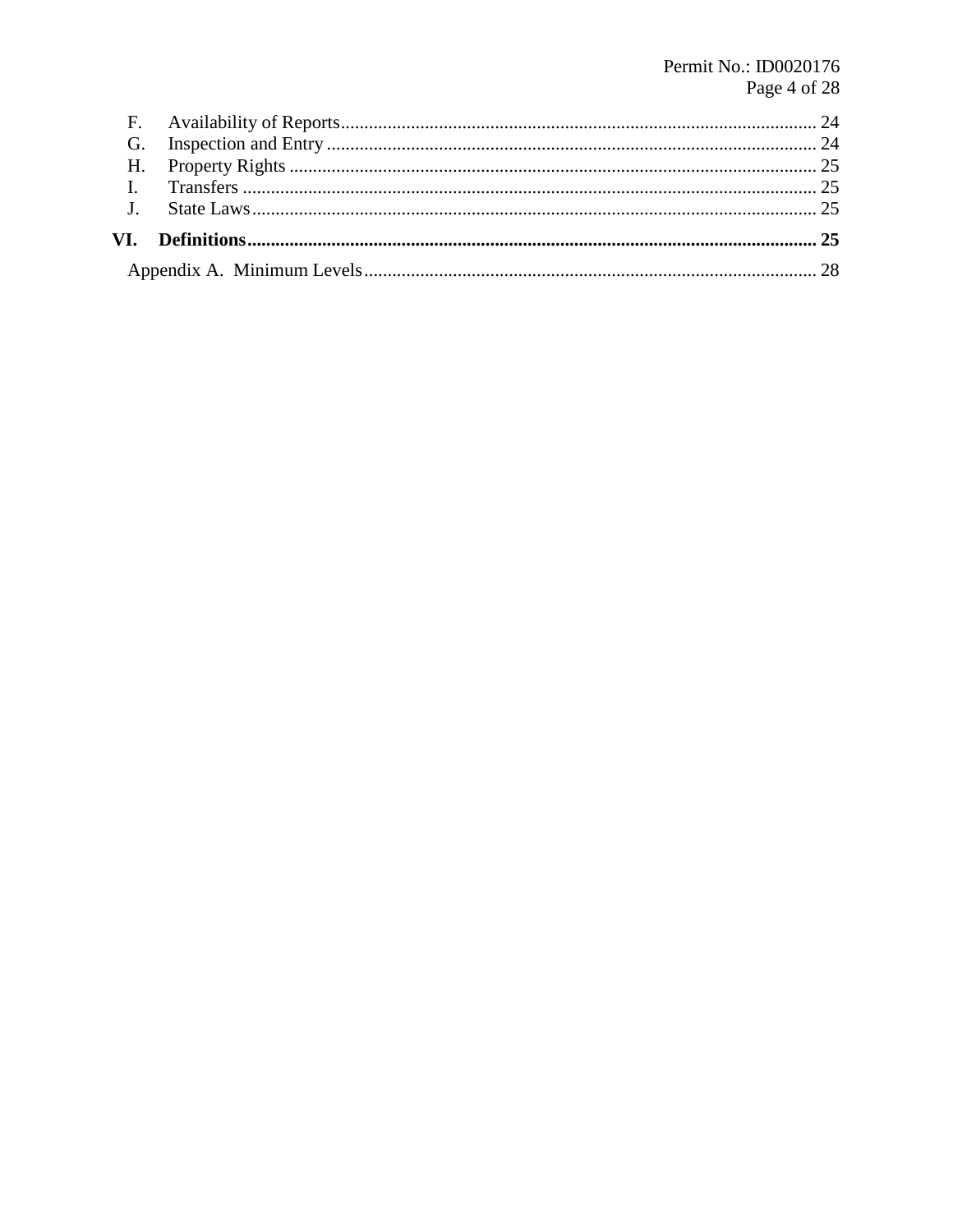### **I. Limitations and Monitoring Requirements**

#### **A. Discharge Authorization**

During the effective period of this permit, the permittee is authorized to discharge pollutants from the outfalls specified herein to the Hazard Creek/Little Hole Draw, within the limits and subject to the conditions set forth herein. This permit authorizes the discharge of only those pollutants resulting from facility processes, waste streams, and operations that have been clearly identified in the permit application process

### **B. Effluent Limitations and Monitoring**

1. The permittee must limit and monitor discharges from Outfall 001 as specified in *Table 1 Effluent Limitations and Monitoring Requirements* below. All figures represent maximum effluent limits unless otherwise indicated. The permittee must comply with the effluent limits in the tables at all times unless otherwise indicated, regardless of the frequency of monitoring or reporting required by other provisions of this permit.

|                                                   |                  | <b>Effluent Limitations</b> |                   |                                        | <b>Monitoring Requirements</b> |                                   |                              |
|---------------------------------------------------|------------------|-----------------------------|-------------------|----------------------------------------|--------------------------------|-----------------------------------|------------------------------|
| <b>Parameter</b>                                  | <b>Units</b>     | Average<br><b>Monthly</b>   | Average<br>Weekly | <b>Maximum</b><br><b>Daily</b>         | <b>Sample</b><br>Location      | <b>Sample</b><br><b>Frequency</b> | <b>Sample</b><br><b>Type</b> |
|                                                   |                  |                             |                   | <b>Parameters With Effluent Limits</b> |                                |                                   |                              |
| <b>Biochemical</b><br>Oxygen Demand               | mg/L             | 30                          | 45                | --                                     | Influent and<br>Effluent       | $1$ /week                         | 24-hour<br>composite         |
| (BOD <sub>5</sub> )                               | lbs/day          | 205                         | 308               | --                                     |                                |                                   | Calculation <sup>1</sup>     |
| <b>BOD</b> <sub>5</sub> Percent<br>Removal        | $\frac{0}{0}$    | 85<br>(minimum)             | $- -$             | --                                     | $- -$                          | $1$ /week                         | Calculation <sup>2</sup>     |
| <b>Total Suspended</b>                            | mg/L             | 30                          | 45                | --                                     | Influent and<br>Effluent       | $1$ /week                         | 24-hour<br>composite         |
| Solids (TSS)                                      | lbs/day          | 205                         | 308               | $-$                                    |                                |                                   | Calculation <sup>1</sup>     |
| <b>TSS Percent</b><br>Removal                     | $\%$             | 85<br>(minimum)             | --                |                                        |                                | $1$ /week                         | Calculation <sup>2</sup>     |
| $E.$ coli <sup>3</sup>                            | CFU/<br>$100$ ml | 126                         | --                | 406 <sup>4</sup>                       | Effluent                       | $5/m$ onth                        | Grab                         |
| <b>Total Residual</b><br>Chlorine                 | mg/L             | 0.021 <sup>5</sup>          | $-$               | $0.043^{4,5}$                          | Effluent                       | $1$ /wee $k^5$                    | Grab                         |
|                                                   | lbs/day          | 0.146 <sup>5</sup>          | $-$               | 0.292 <sup>5</sup>                     | Effluent                       | $1$ /wee $k^5$                    | Grab                         |
| pH                                                | std<br>units     | Between $6.5 - 9.0$         |                   | Effluent                               | $5$ /wee $k^6$                 | Grab                              |                              |
| <b>Total Phosphorus</b><br>(interim) <sup>7</sup> | lbs/day          | 38                          | 57                | $- -$                                  | Effluent                       | $1$ /week                         | Grab                         |

**Table 1. Effluent Limitations and Monitoring Requirements**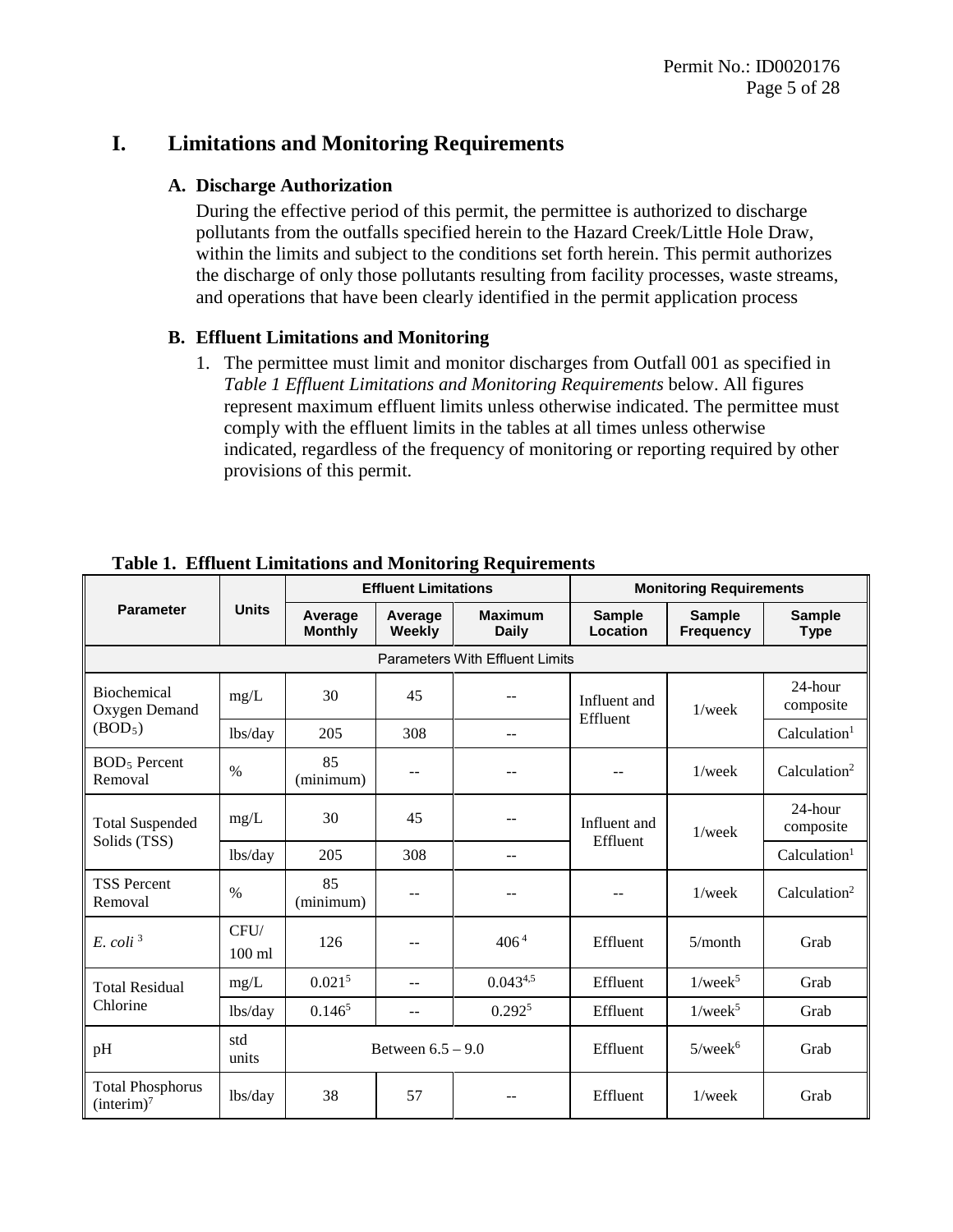<span id="page-5-0"></span>

|                                                                                                                                                                                                                                                                                                                                                                                                                                                                                                                                                                                                                                                                                                                                                                                                                                                                                                                                                                                                                                                                                        |                                                                                                                                                                                                                                                                                                                                                                        | <b>Effluent Limitations</b>                          |                   |                                            | <b>Monitoring Requirements</b> |                                   |                              |
|----------------------------------------------------------------------------------------------------------------------------------------------------------------------------------------------------------------------------------------------------------------------------------------------------------------------------------------------------------------------------------------------------------------------------------------------------------------------------------------------------------------------------------------------------------------------------------------------------------------------------------------------------------------------------------------------------------------------------------------------------------------------------------------------------------------------------------------------------------------------------------------------------------------------------------------------------------------------------------------------------------------------------------------------------------------------------------------|------------------------------------------------------------------------------------------------------------------------------------------------------------------------------------------------------------------------------------------------------------------------------------------------------------------------------------------------------------------------|------------------------------------------------------|-------------------|--------------------------------------------|--------------------------------|-----------------------------------|------------------------------|
| <b>Parameter</b>                                                                                                                                                                                                                                                                                                                                                                                                                                                                                                                                                                                                                                                                                                                                                                                                                                                                                                                                                                                                                                                                       | <b>Units</b>                                                                                                                                                                                                                                                                                                                                                           | Average<br><b>Monthly</b>                            | Average<br>Weekly | <b>Maximum</b><br><b>Daily</b>             | <b>Sample</b><br>Location      | <b>Sample</b><br><b>Frequency</b> | <b>Sample</b><br><b>Type</b> |
|                                                                                                                                                                                                                                                                                                                                                                                                                                                                                                                                                                                                                                                                                                                                                                                                                                                                                                                                                                                                                                                                                        |                                                                                                                                                                                                                                                                                                                                                                        | 1.36                                                 | 2.68              | $-$                                        |                                |                                   |                              |
| <b>Total Phosphorus</b><br>$(final)^8$                                                                                                                                                                                                                                                                                                                                                                                                                                                                                                                                                                                                                                                                                                                                                                                                                                                                                                                                                                                                                                                 | lbs/day                                                                                                                                                                                                                                                                                                                                                                | Annual Average Limit<br>$0.876$ lbs/day <sup>9</sup> |                   |                                            | Effluent                       | $1$ /week                         | Grab                         |
| Narrative                                                                                                                                                                                                                                                                                                                                                                                                                                                                                                                                                                                                                                                                                                                                                                                                                                                                                                                                                                                                                                                                              |                                                                                                                                                                                                                                                                                                                                                                        | See Paragraph See I.B.2. of this permit              |                   |                                            | Effluent                       | 1/month                           | Visual<br>Observation        |
|                                                                                                                                                                                                                                                                                                                                                                                                                                                                                                                                                                                                                                                                                                                                                                                                                                                                                                                                                                                                                                                                                        |                                                                                                                                                                                                                                                                                                                                                                        |                                                      |                   | <b>Report Parameters</b>                   |                                |                                   |                              |
| Total Ammonia<br>(as N)                                                                                                                                                                                                                                                                                                                                                                                                                                                                                                                                                                                                                                                                                                                                                                                                                                                                                                                                                                                                                                                                | $mg/L$                                                                                                                                                                                                                                                                                                                                                                 | Report                                               | --                | Report <sup>4</sup>                        | Effluent                       | 1/month                           | Grab                         |
| Flow                                                                                                                                                                                                                                                                                                                                                                                                                                                                                                                                                                                                                                                                                                                                                                                                                                                                                                                                                                                                                                                                                   | mgd                                                                                                                                                                                                                                                                                                                                                                    | Report                                               | --                | Report                                     | Effluent                       | continuous                        | Meter                        |
|                                                                                                                                                                                                                                                                                                                                                                                                                                                                                                                                                                                                                                                                                                                                                                                                                                                                                                                                                                                                                                                                                        |                                                                                                                                                                                                                                                                                                                                                                        |                                                      |                   | <b>Effluent Testing for Permit Renewal</b> |                                |                                   |                              |
| Permit Application<br><b>Effluent Testing</b><br>Data <sup>10</sup>                                                                                                                                                                                                                                                                                                                                                                                                                                                                                                                                                                                                                                                                                                                                                                                                                                                                                                                                                                                                                    |                                                                                                                                                                                                                                                                                                                                                                        |                                                      |                   |                                            | Effluent                       | 3x/5 years                        |                              |
| <b>Notes</b><br>1.<br>Loading (in lbs/day) is calculated by multiplying the concentration (in mg/L) by the corresponding flow (in mgd) for the<br>day of sampling and a conversion factor of 8.34. For more information on calculating, averaging, and reporting loads<br>and concentrations see the NPDES Self-Monitoring System User Guide (EPA 833-B-85-100, March 1985).<br>2.<br>Percent Removal. The monthly average percent removal must be calculated from the arithmetic mean of the influent<br>values and the arithmetic mean of the effluent values for that month using the following equation:<br>(average monthly influent concentration – average monthly effluent concentration) ÷ average monthly influent<br>concentration x 100. Influent and effluent samples must be taken over approximately the same time period.                                                                                                                                                                                                                                              |                                                                                                                                                                                                                                                                                                                                                                        |                                                      |                   |                                            |                                |                                   |                              |
| 3.<br>The average monthly E. coli bacteria counts must not exceed a geometric mean of 126/100 ml based on a minimum of<br>five samples taken every 3 - 7 days within a calendar month. See Part VI of this permit for a definition of geometric<br>mean.<br>Reporting is required within 24 hours of a maximum daily limit or instantaneous maximum limit violation. See<br>4.<br>Paragraph I.B.3 and Part III.G of this permit.<br>Only applicable when chlorine or chlorine compounds are used for disinfection. The limits for chlorine are not<br>5.<br>quantifiable using EPA-approved analytical methods. The minimum level (ML) for chlorine is 50 µg/L for this<br>parameter. The EPA will use 50 µg/L as the compliance evaluation level for this parameter. The permittee will be in<br>compliance with the total residual chlorine limitations if the average monthly and maximum daily concentrations are<br>less than 50 µg/L and the average monthly and maximum daily mass discharge loading is less than 0.34 lbs/day<br>Samples must be taken on different days<br>6. |                                                                                                                                                                                                                                                                                                                                                                        |                                                      |                   |                                            |                                |                                   |                              |
| 7.<br>8.<br>See Part I.B.8.<br>9.                                                                                                                                                                                                                                                                                                                                                                                                                                                                                                                                                                                                                                                                                                                                                                                                                                                                                                                                                                                                                                                      | Interim limits lasting until February 1, 2026<br>Limit to be achieved by February 1, 2026. (see Part I.C.).<br>10. Effluent Testing Data - See NPDES Permit Application Form 2A, Part B.6 for the list of pollutants to be included in this<br>testing. The Permittee must use sufficiently sensitive analytical methods in accordance with Part I.B.5 of this permit. |                                                      |                   |                                            |                                |                                   |                              |

- <span id="page-5-1"></span>2. Narrative limitations for floating, suspended or submerged matter:
	- a) The permittee must not discharge floating, suspended, or submerged matter of any kind in concentrations causing nuisance or objectionable conditions or that may impair designated beneficial uses.
	- b) The permittee must observe the surface of the receiving water in the vicinity of where the effluent enters the surface water. The permittee must maintain a written log of the observation which includes the date, time, observer, and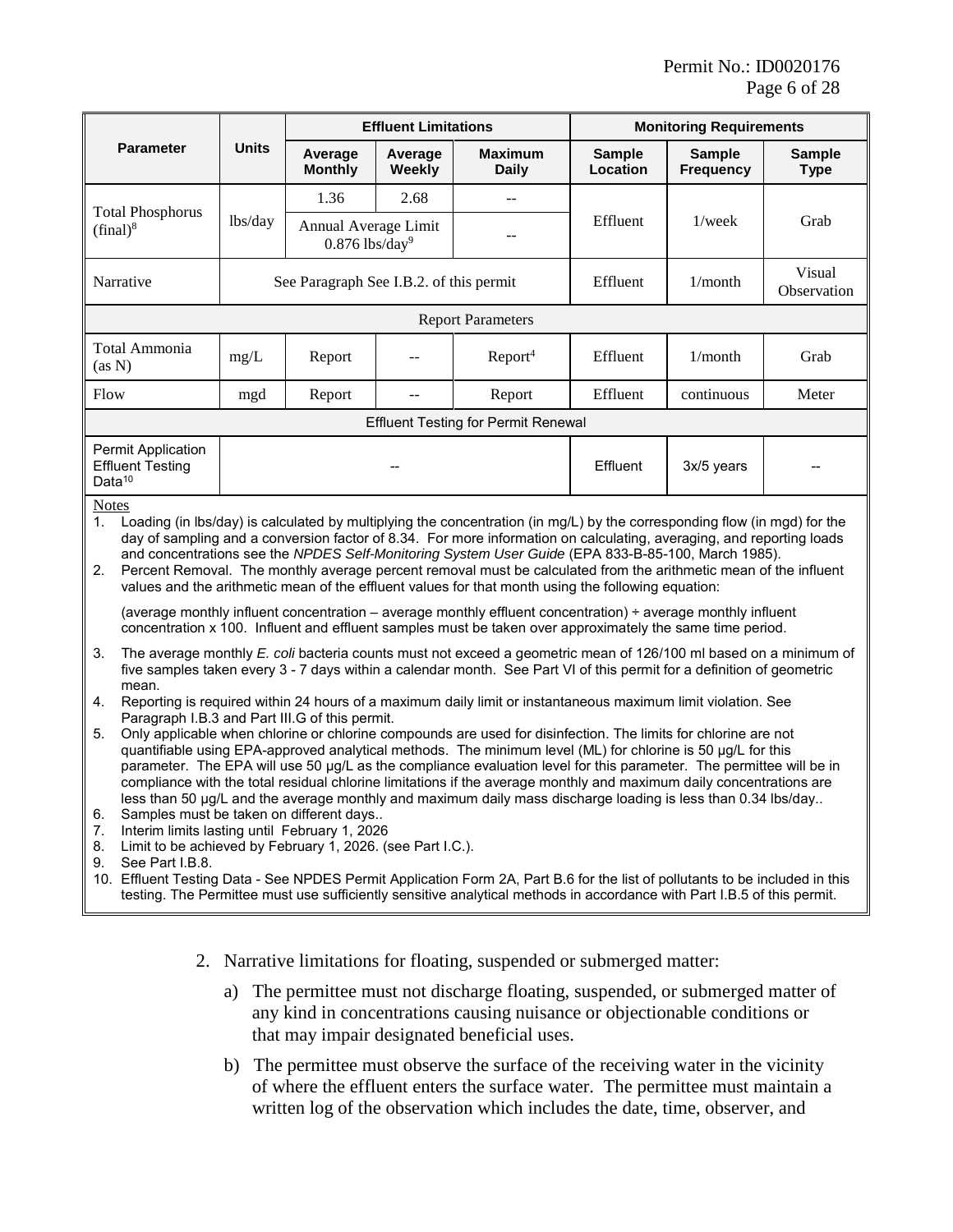whether there is presence of floating, suspended or submerged matter. The log must be retained and made available to EPA or insert state or tribe upon request.

- 3. The permittee must report within 24 hours any violation of the maximum daily limits for the following pollutants: total residual chlorine and *E. coli.* Violations of all other effluent limits are to be reported at the time that discharge monitoring reports are submitted (See Parts [III.B.](#page-13-0) *[Reporting of Monitoring Results](#page-13-0)* and [III.H.](#page-16-0) *[Twenty-four Hour Notice of Noncompliance Reporting](#page-14-0)* of this permit).
- 4. The permittee must collect effluent samples from the effluent stream after the last treatment unit prior to discharge into the receiving waters
- 5. For all effluent monitoring, the permittee must use sufficiently sensitive analytical methods which meet the following:
	- a) Parameters with an effluent limit. The method must achieve a minimum level (ML) less than the effluent limitation unless otherwise specified in *Table 1 Effluent Limitations and Monitoring Requirements.*
	- b) Parameters that do not have effluent limitations.
		- (i) The permittee must use a method that detects and quantifies the level of the pollutant, or
		- (ii) The permittee must use a method that can achieve a maximum ML less than or equal to those specified in *Appendix A. Minimum Levels:*
	- c) For parameters that do not have an effluent limit, the permittee may request different ML's. The request must be in writing and must be approved by EPA.
	- d) See also Part III.C.
- 6. For purposes of reporting on the DMR for a single sample, if a value is less than the MDL, the permittee must report "less than {numeric value of the MDL}" and if a value is less than the ML, the permittee must report "less than {numeric value of the ML}."
- 7. For purposes of calculating monthly averages, zero may be assigned for values less than the MDL, and the {numeric value of the MDL} may be assigned for values between the MDL and the ML. If the average value is less than the MDL, the permittee must report "less than {numeric value of the MDL}" and if the average value is less than the ML, the permittee must report "less than {numeric value of the ML}." If a value is equal to or greater than the ML, the permittee must report and use the actual value. The resulting average value must be compared to the compliance level, the ML, in assessing compliance.
- 8. Annual Average Limit for Total Phosphorus
	- a) The annual average TP load must not exceed 0.876 lbs/day.
	- b) The annual average TP load must be calculated as the sum of all daily discharges measured for TP during a calendar year, divided by the number of daily discharges measured for total phosphorus during that year.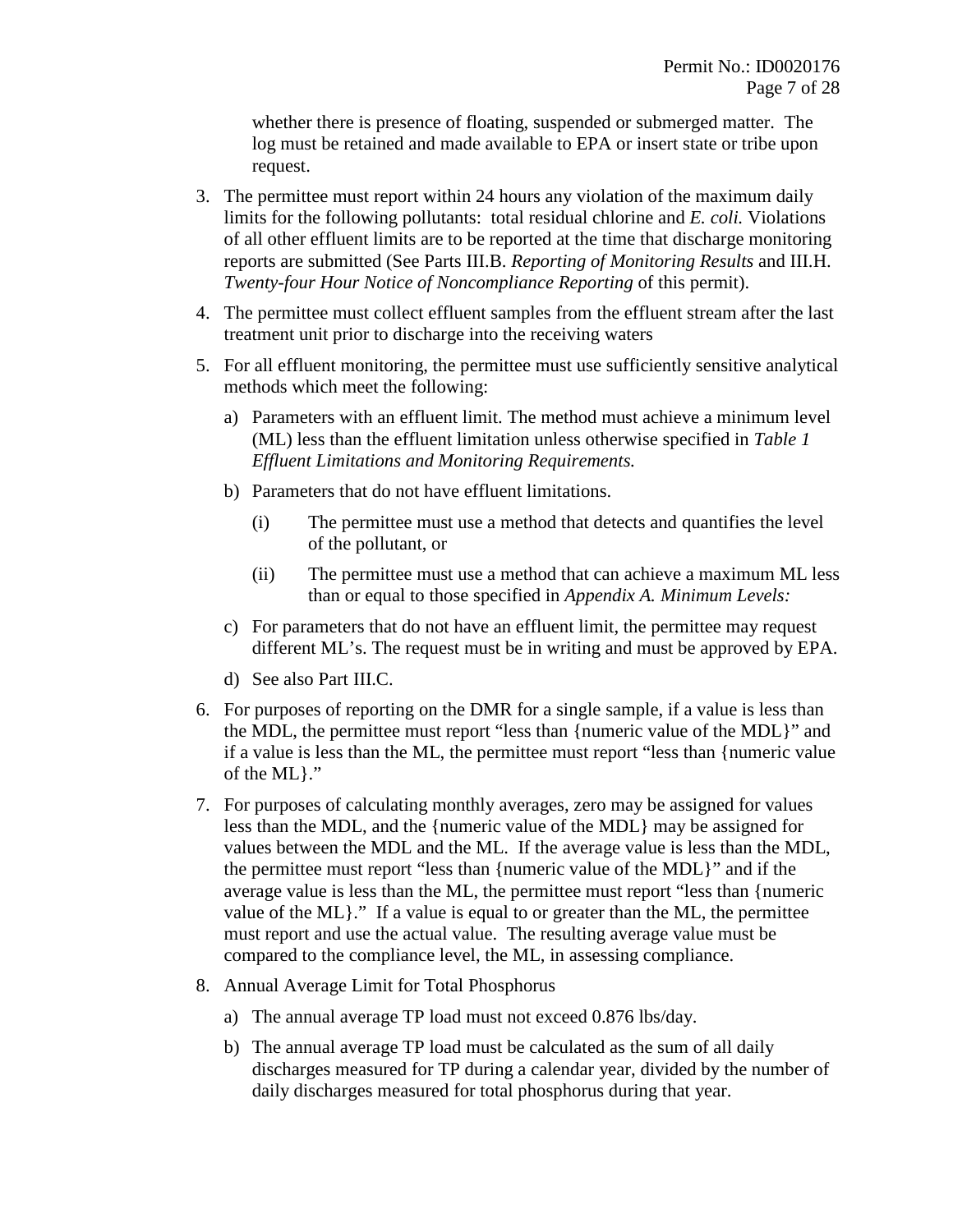c) The annual average TP load must be reported on the December DMR, regardless of whether a discharge of pollutants occurs during the month of December.

### **C. Schedule of Compliance**

The permittee must comply with all effluent limitations and monitoring requirements in Part I.B. of this permit immediately upon the effective date of this permit except the final effluent limitations for total phosphorus.

- 1. The permittee must achieve compliance with the final total phosphorus effluent limitations of Part I.B.1. by February 1, 2026.
- 2. While the schedule of compliance is in effect, the permittee must comply with the following interim requirements:
	- a) The permittee must comply with the monitoring requirements in Part I.B. of this permit.
	- b) Until compliance with the phosphorus effluent limits are achieved, at a minimum, the permittee must complete the tasks and reports listed in Table 2.

**Task No. Completion Date Task Activity** 1 March 1, 2017 Progress Report Deliverable: The permittee must provide the EPA with a Progress Report on the Facility Plan Update 2 March 1, 2018 Progress Report Deliverable: The permittee must provide the EPA a Progress Report on the Facility Plan Update 3 March 1, 2019 Facility Plan Update The permittee must develop a facility plan update that evaluates the options that would allow the facility to meet the final water quality-based effluent limitations for phosphorus and select a preferred alternative. Deliverable: The permittee must provide the facility plan update to the IDEQ for review and the necessary approvals and provide the EPA with written notification of completion 4 March 1, 2020 Progress Report on Funding Deliverable: The permittee must provide the EPA with a Progress Report on obtaining funding for the selected alternative. 5 March 1, 2021 Obtain Funding Deliverable: The permittee must provide the EPA with written notice that the necessary funding has been obtained. 6 March 1, 2022 Progress Report Preliminary Design Deliverable: The permittee must provide the EPA with a Progress Report on the Preliminary Design.

**Table 2: Tasks Required Under the Total Phosphorus Schedule of Compliance**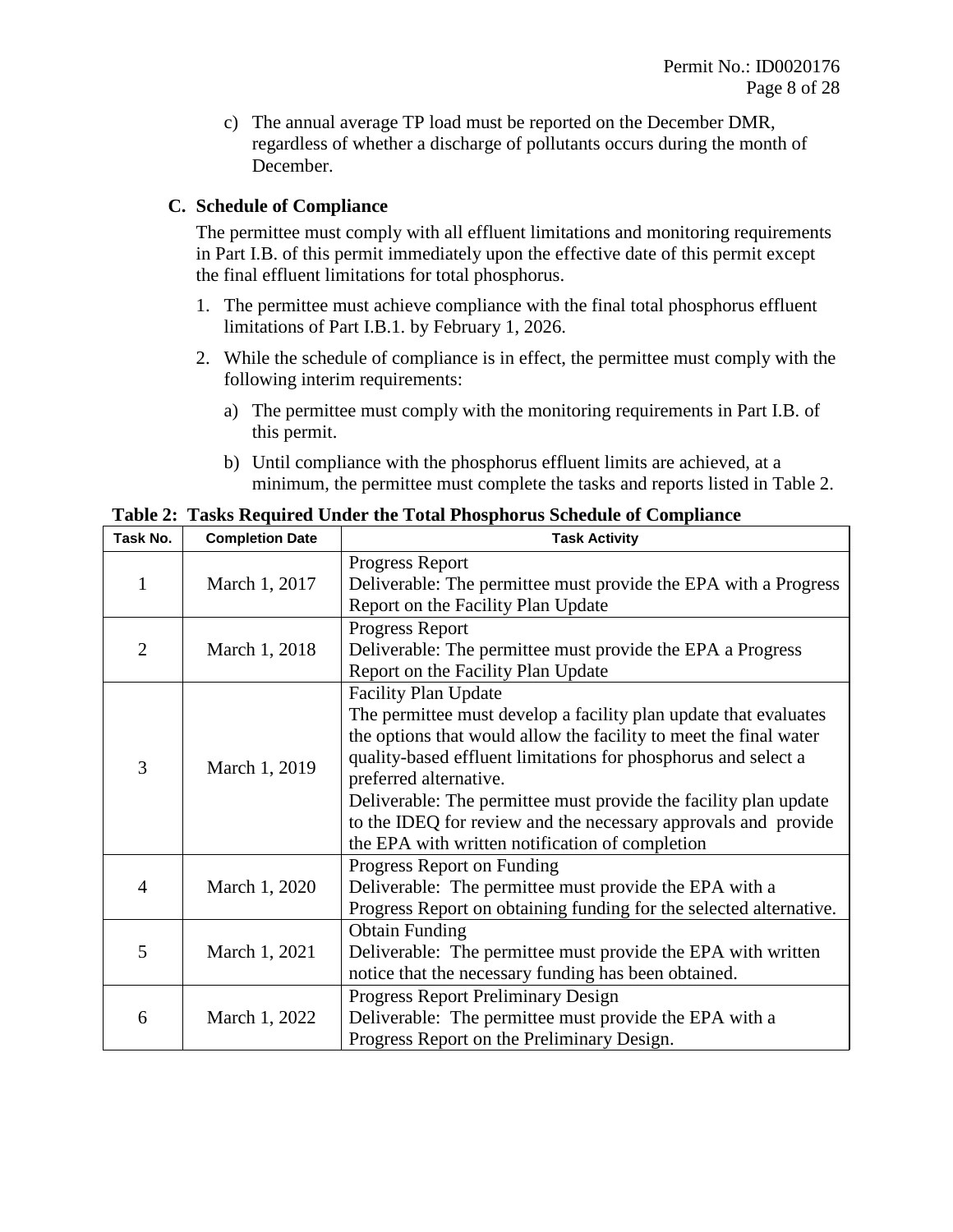| Task No. | <b>Completion Date</b>                                                                                                                                                                                                                                                       | <b>Task Activity</b>                                                                                                                                                          |  |
|----------|------------------------------------------------------------------------------------------------------------------------------------------------------------------------------------------------------------------------------------------------------------------------------|-------------------------------------------------------------------------------------------------------------------------------------------------------------------------------|--|
| 7        | <b>Complete Preliminary Design Report</b><br>Deliverable: The permittee must provide the EPA with written<br>notice that the preliminary design report is completed. The report<br>September 1, 2022<br>must be submitted to IDEQ for review and any necessary<br>approvals. |                                                                                                                                                                               |  |
| 8        | <b>Complete Final Design</b><br>Deliverable: The permittee must provide the EPA with written<br>September 1, 2023<br>notice that the final design is complete. The design must be<br>submitted to IDEQ for review and any necessary approvals.                               |                                                                                                                                                                               |  |
| 9        | <b>Award Bid for Construction</b><br>March 1, 2024<br>Deliverable: The permittee must provide the EPA and IDEQ<br>with written notice that the bid award is complete                                                                                                         |                                                                                                                                                                               |  |
| 10       | September 1, 2025                                                                                                                                                                                                                                                            | <b>Construction Substantially Complete</b><br>Deliverable: The permittee must provide the EPA and IDEQ<br>with written notice that the construction is substantially complete |  |
| 11       | <b>February 1, 2026</b>                                                                                                                                                                                                                                                      | <b>Achieve Final Effluent Limitation</b><br>Deliverable: The permittee must achieve compliance with the<br>final phosphorus effluent limitations                              |  |

### <span id="page-8-0"></span>**D. Surface Water Monitoring**

The permittee must conduct surface water monitoring. Surface water monitoring must start immediately after the effective date of the permit and continue for the duration of this permit term. The program must meet the following requirements:

- 1. The monitoring station must be established in the Hazard Creek/Little Hole Draw above the influence of the facility's discharge
- 2. The permittee must seek approval of the surface water monitoring stations from the IDEQ.
- 3. A failure to obtain IDEQ approval of surface water monitoring stations does not relieve the permittee of the surface water monitoring requirements of this permit.
- 4. To the extent practicable, surface water sample collection must occur on the same day as effluent sample collection.
- 5. The flow rate must be measured as near as practicable to the time that other ambient parameters are sampled.
- 6. Samples must be analyzed for the parameters listed in *[Table 3: Surface Water](#page-9-2)  Monitoring* [Requirements](#page-9-2)*.*
- 7. For all surface water monitoring, the permittee must use sufficiently sensitive analytical methods which meet the following:
	- a) The method must detect and quantify the level of the pollutant, or
	- b) The permittee must use a method that can achieve MLs less than or equal to those specified in *[Appendix A. Minimum Levels.](#page-27-0)* The permittee may request different MLs. The request must be in writing and must be approved by EPA.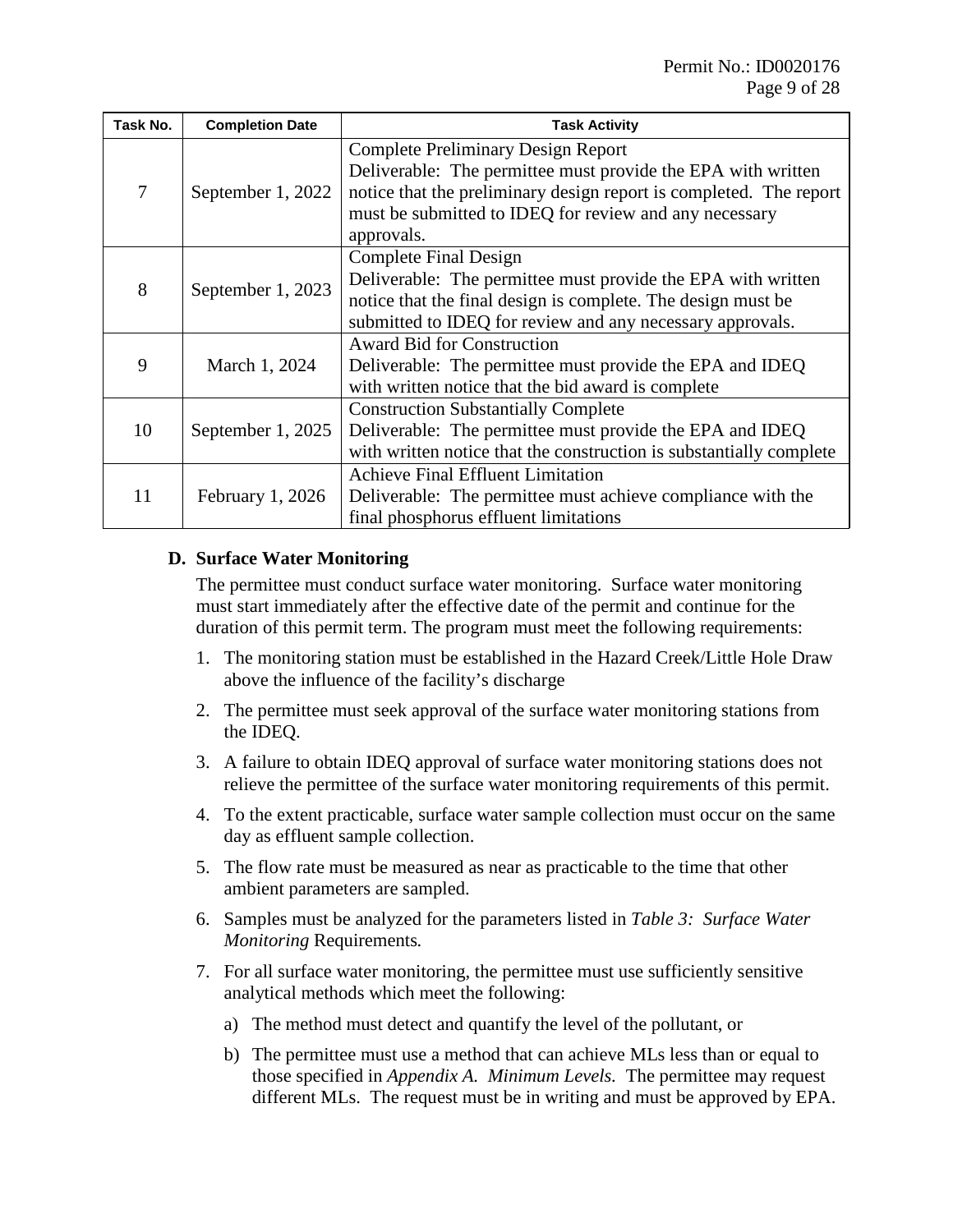<span id="page-9-2"></span>

| <b>Parameter</b>                                                                                                                                                    | <b>Units</b>    | <b>Frequency</b> | <b>Sample Type</b> |  |  |  |
|---------------------------------------------------------------------------------------------------------------------------------------------------------------------|-----------------|------------------|--------------------|--|--|--|
| Flow                                                                                                                                                                | mgd             | $1$ /quarter     | grab               |  |  |  |
| Total Ammonia as N                                                                                                                                                  | mg/L            | $1$ /quarter     | Grab               |  |  |  |
| Temperature                                                                                                                                                         | $\rm ^{\circ}C$ | $1$ /quarter     | Grab               |  |  |  |
| pH                                                                                                                                                                  | standard units  | $1$ /quarter     | Grab               |  |  |  |
| Notes:                                                                                                                                                              |                 |                  |                    |  |  |  |
| 1. For quarterly monitoring frequency, quarters are defined as: January 1 to Mach 31; April<br>1 to June 30; July 1 to September 30; and, October 1 to December 31. |                 |                  |                    |  |  |  |

**Table 3: Surface Water Monitoring Requirements**

- 8. Quality assurance/quality control (QA/QC) plans for all the monitoring must be documented in the Quality Assurance Plan required under Part [II.B.](#page-9-0)
- 9. Submission of surface water monitoring.

Surface water monitoring results must be reported on the monthly DMR.

### <span id="page-9-1"></span>**II. Special Conditions**

### **A. Operation and Maintenance Plan**

In addition to the requirements specified in Part [IV.E,](#page-19-0) *[Proper Operation and](#page-19-0)  [Maintenance](#page-19-0)*, by 180 days of the effective date of this permit, the permittee must submit written notice to EPA and IDEQ that an operations and maintenance plan for the current wastewater treatment facility has been developed and implemented. The plan must be retained on site and made available to EPA and/or IDEQ upon request. Any changes occurring in the operation of the plant must be reflected within the Operation and Maintenance plan.

### <span id="page-9-0"></span>**B. Quality Assurance Plan (QAP)**

The permittee must develop a quality assurance plan (QAP) for all monitoring required by this permit. Within 180 of the effective date of this permit, the permittee must submit written notice to EPA and IDEQ that the Plan has been developed and implemented. Any existing QAPs may be modified for compliance with this section.

- 1. The QAP must be designed to assist in planning for the collection and analysis of effluent and receiving water samples in support of the permit and in explaining data anomalies when they occur.
- 2. Throughout all sample collection and analysis activities, the permittee must use the EPA-approved QA/QC and chain-of-custody procedures described in *EPA Requirements for Quality Assurance Project Plans* (EPA/QA/R-5) and *Guidance for Quality Assurance Project Plans* (EPA/QA/G-5). The QAP must be prepared in the format that is specified in these documents.
- 3. At a minimum, the QAP must include the following:
	- a) Details on the number of samples, type of sample containers, preservation of samples, holding times, analytical methods, analytical detection and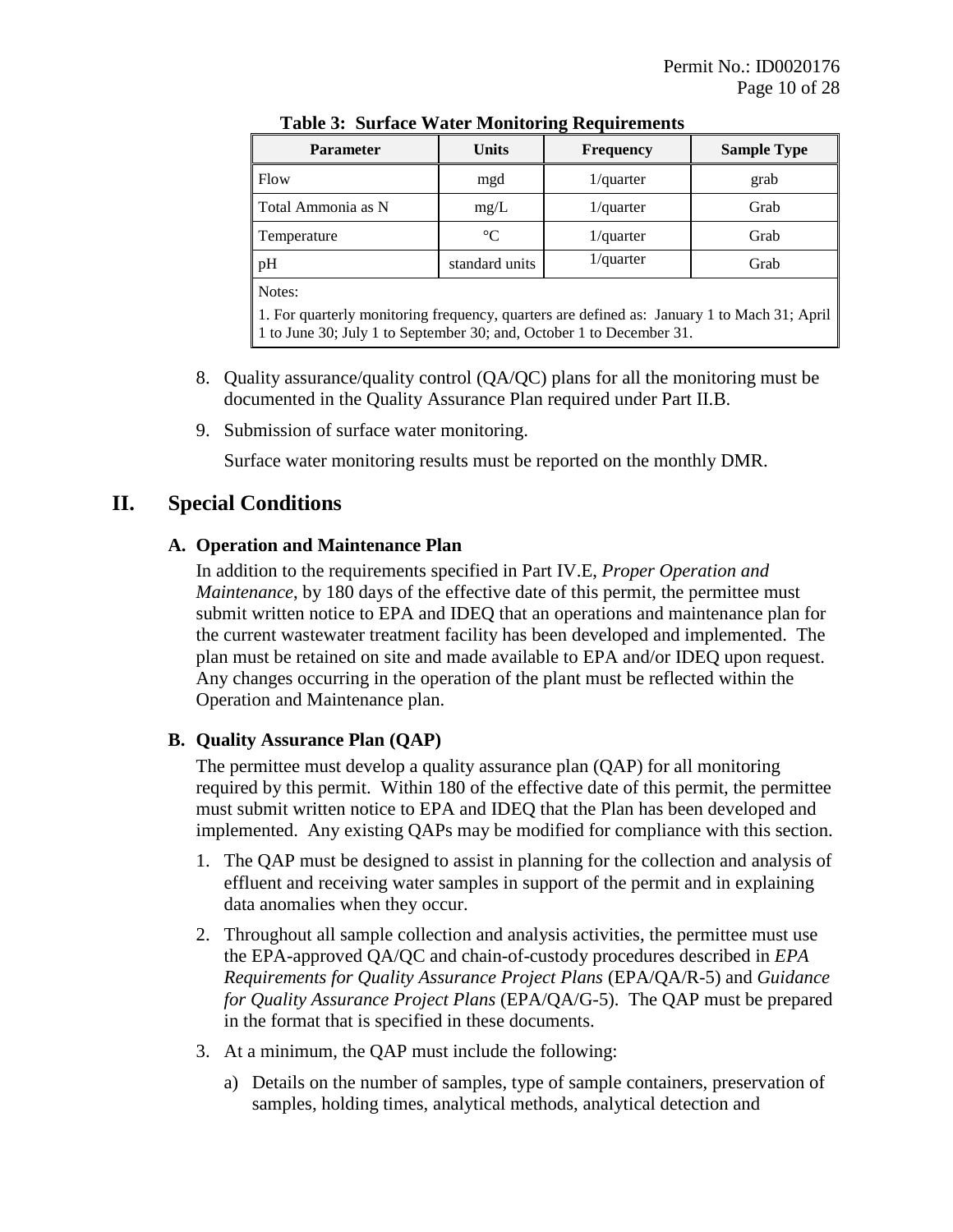quantitation limits for each target compound, type and number of quality assurance field samples, precision and accuracy requirements, sample preparation requirements, sample shipping methods, and laboratory data delivery requirements.

- b) Map(s) indicating the location of each sampling point.
- c) Qualification and training of personnel.
- d) Name(s), address(es) and telephone number(s) of the laboratories used by or proposed to be used by the permittee.
- 4. The permittee must amend the QAP whenever there is a modification in sample collection, sample analysis, or other procedure addressed by the QAP.
- 5. Copies of the QAP must be retained on site and made available to EPA and/or IDEQ upon request.

### <span id="page-10-0"></span>**C. Emergency Response and Public Notification Plan**

- 1. The permittee must develop and implement an overflow emergency response and public notification plan that identifies measures to protect public health from overflows that may endanger health and unanticipated bypasses or upsets that exceed any effluent limitation in the permit. At a minimum the plan must include mechanisms to:
	- a) Ensure that the permittee is aware (to the greatest extent possible) of all overflows from portions of the collection system over which the permittee has ownership or operational control and unanticipated bypass or upset that exceed any effluent limitation in the permit;
	- b) Ensure appropriate responses including assurance that reports of an overflow or of an unanticipated bypass or upset that exceed any effluent limitation in the permit are immediately dispatched to appropriate personnel for investigation and response;
	- c) Ensure immediate notification to the public, health agencies, and other affected public entities (including public water systems). The overflow response plan must identify the public health and other officials who will receive immediate notification;
	- d) Ensure that appropriate personnel are aware of and follow the plan and are appropriately trained; and
	- e) Provide emergency operations.
- 2. The permittee must submit written notice to EPA and IDEQ that the plan has been developed and implemented within 180 days of the effective date of this permit. Any existing emergency response and public notification plan may be modified for compliance with this section.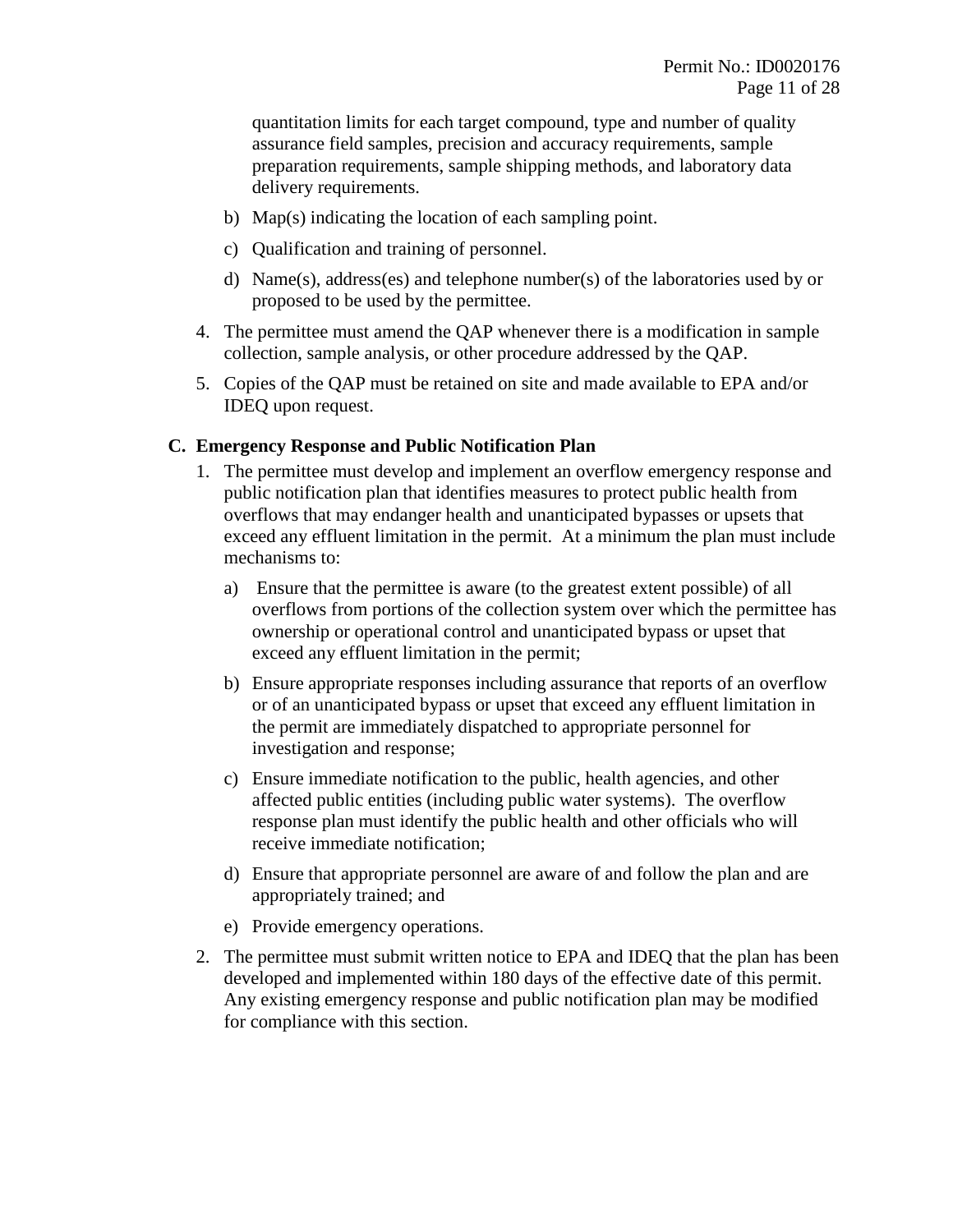#### **D. Industrial Waste Management**

- 1. The Permittee must not authorize the introduction of pollutants that would inhibit, interfere, or otherwise be incompatible with operation of the treatment works including interference with the use or disposal of municipal sludge.
- 2. The Permittee must not authorize, under any circumstances, the introduction of the following pollutants to the POTW from any source of nondomestic discharge:
	- a) Any pollutant which may cause Pass Through or Interference;
	- b) Pollutants which create a fire or explosion hazard in the POTW, including, but not limited to, waste streams with a closed cup flashpoint of less than 60° C (140° F) using the test methods specified in 40 CFR 261.21;
	- c) Pollutants which will cause corrosive structural damage to the POTW, but in no case indirect discharges with a pH of lower than 5.0 s.u., unless the treatment facilities are specifically designed to accommodate such indirect discharges;
	- d) Solid or viscous pollutants in amounts which will cause obstruction to the flow in the POTW, or other interference with the operation of the POTW;
	- e) Any pollutant, including oxygen demanding pollutants (e.g., BOD<sub>5</sub>), released in an indirect discharge at a flow rate and/or pollutant concentration which will cause Interference with any treatment process at the POTW;
	- f) Heat in amounts which will inhibit biological activity in the POTW resulting in Interference, but in no case heat in such quantities that the temperature at the POTW treatment plant exceeds 40° C (104° F) unless the Approval Authority, upon request of the POTW, approves alternate temperature limits;
	- g) Petroleum oil, nonbiodegradable cutting oil, or products of mineral oil origin in amounts that will cause Interference or Pass Through at the POTW;
	- h) Pollutants which result in the presence of toxic gases, vapors, or fumes within the POTW in a quantity that may cause acute worker health and safety problems;
	- i) Any trucked or hauled pollutants, except at discharge points designated by the POTW
	- j) Any specific pollutant which exceeds a local limitation established by the Permittee in accordance with the requirements of 40 CFR 403.5(c) and (d).
- 3. The Permittee must develop and maintain a master list of the industrial users introducing pollutants to the POTW. In accordance with  $40 \text{ CFR } 122.44(j)(1)$  this list must identify which industrial users are significant industrial users (SIUs), including which are subject to categorical Pretreatment Standards (see 40 CFR 405-471) and specify which Standards are applicable to each industrial user, and which industrial users are subject to local standards that are more stringent than the categorical Pretreatment Standards. The list must also identify the industrial users that are subject only to local requirements. The Permittee must submit this list, along with a summary description of the sources and information gathering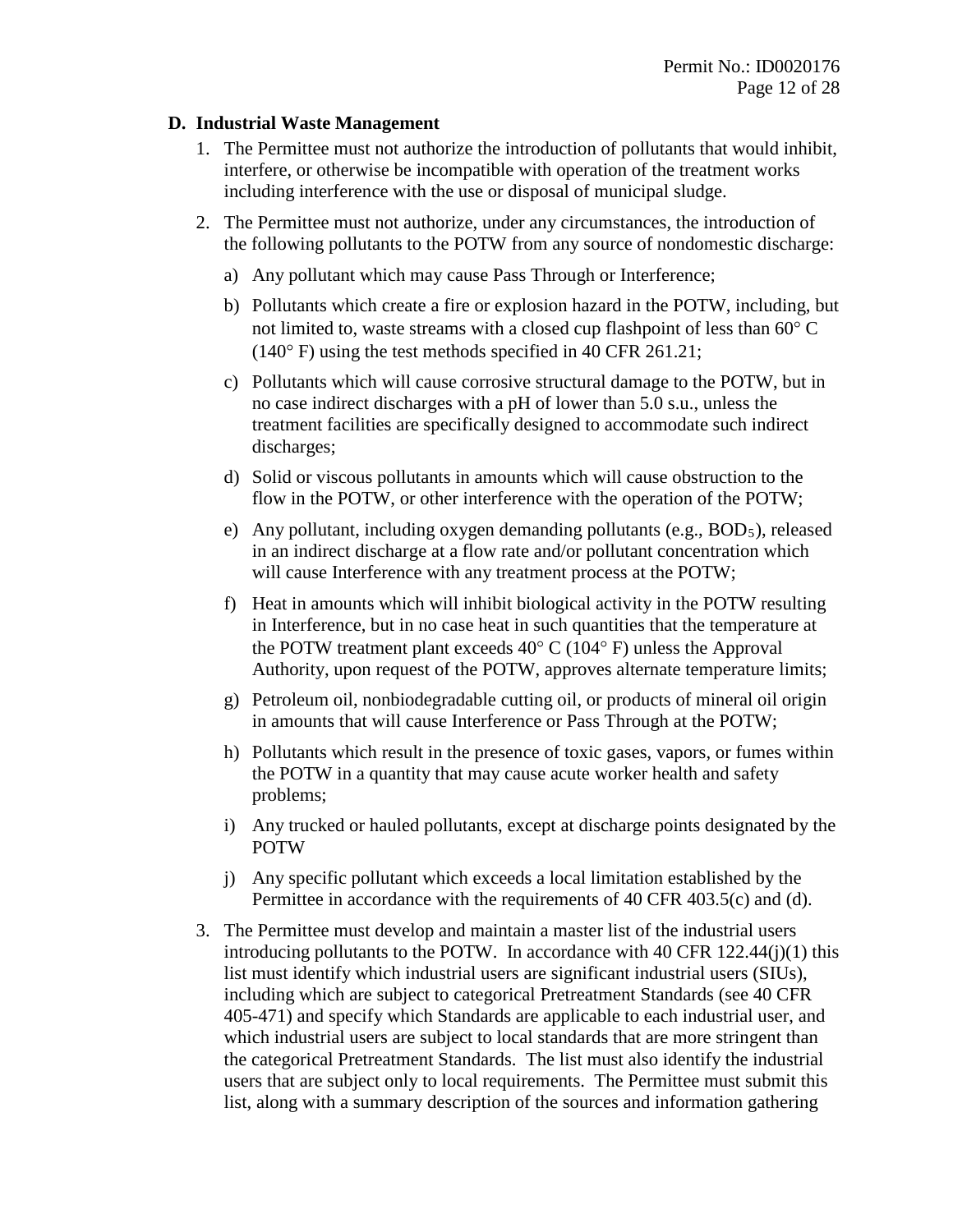methods used to develop this list, to EPA within 180 days following the effective date of the NPDES permit. For the purposes of this list development, the term SIU means:

- a) All industrial users subject to Categorical Pretreatment Standards under 40 CFR 403.6 and 40 CFR chapter I, subchapter N; and
- b) Any other industrial user that:
	- (i) discharges an average of 25,000 gallons per day or more of process wastewater to the POTW (excluding sanitary, noncontact cooling and boiler blowdown wastewater);
	- (ii) contributes a process waste stream which makes up 5 percent or more of the average dry weather hydraulic or organic capacity of the POTW treatment plant; or
	- (iii) is designated as such by EPA or the Permittee on the basis that the industrial user has a reasonable potential for adversely affecting the POTW's operation or for violation any Pretreatment Standard or requirement in accordance with 40 CFR 403.8(f)(6).
- 4. The Permittee must develop a legally enforceable municipal code to authorize or enable the POTW to apply and enforce the requirements of sections 307 (b) and (c) and 402(b)(8) and (9) of the Act. The draft legal authority must be submitted to EPA for review and comment, to ensure that it complies with the minimum requirements of 40 CFR 403.8(f)(1), within 180 days of the effective date of the permit. Within 180 days following EPA comment, the Permittee must adopt, implement, and enforce the local pretreatment legal authority.
- 5. The mailing address for all reporting and notifications is:

Pretreatment Coordinator U.S. Environmental Protection Agency Region 10, OWW-191 1200 Sixth Avenue, Suite 900 Seattle, WA 98101-3140

# **III. Monitoring, Recording and Reporting Requirements**

### **A. Representative Sampling (Routine and Non-Routine Discharges)**

Samples and measurements must be representative of the volume and nature of the monitored discharge.

In order to ensure that the effluent limits set forth in this permit are not violated at times other than when routine samples are taken, the permittee must collect additional samples at the appropriate outfall whenever any discharge occurs that may reasonably be expected to cause or contribute to a violation that is unlikely to be detected by a routine sample.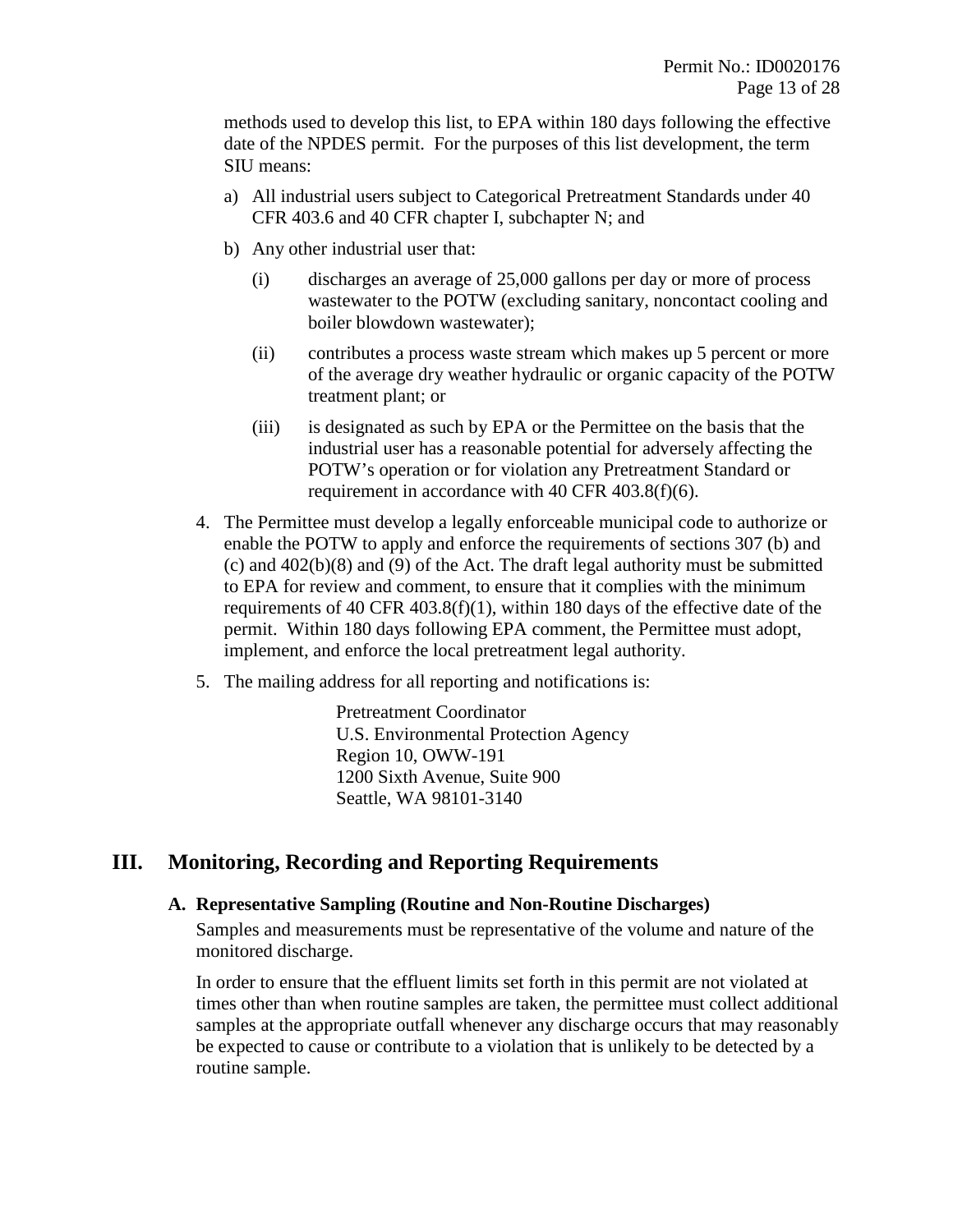The permittee must analyze the additional samples for those parameters limited in Part I.B.1. of this permit that are likely to be affected by the discharge.

The permittee must collect such additional samples as soon as the spill, discharge, or bypassed effluent reaches the outfall. The samples must be analyzed in accordance with Part [III.C](#page-14-1) of this permit, *[Monitoring Procedures](#page-14-1)*. The permittee must report all additional monitoring in accordance with Part [III.D](#page-14-2) of this permit, *[Additional](#page-14-2)  [Monitoring by Permittee](#page-14-2)*.

### <span id="page-13-0"></span>**B. Reporting of Monitoring Results**

During the period between the effective date of the permit and the submission of the October, 2016 DMR, the permittee must either submit monitoring data and other reports in paper form, or must report electronically using NetDMR, a web-based tool that allows permittees to electronically submit DMRs and other required reports via a secure internet connection.

Beginning with the submission of the November DMR (due December 20, 2016), the permittee must submit monitoring data and other reports electronically using NetDMR.

Specific requirements regarding submittal of data and reports in paper form and submittal using NetDMR are described below.

1. Paper Copy Submissions. Monitoring data must be submitted using the DMR form (EPA No. 3320-1) or equivalent and must be postmarked by the 20th day of the month following the completed reporting period. The permittee must sign and certify all DMRs, and all other reports, in accordance with the requirements of Part V.E, of this permit Signatory Requirements. The permittee must submit the legible originals of these documents to the Director, Office of Compliance and Enforcement, with copies to insert IDEQ at the following addresses:

> US EPA Region 10 Attn: ICIS Data Entry Team 1200 Sixth Avenue, Suite 900 OCE-101 Seattle, Washington 98101-3140 Idaho Department of Environmental Quality DEQ Pocatello Regional Office 444 Hospital Way, #300 Pocatello, ID 83201

- 2. Electronic Copy Submissions
	- a) Monitoring data must be submitted electronically to EPA no later than the 20th of the month following the completed reporting period. All reports required under this permit must be submitted to EPA as a legible electronic attachment to the DMR. The permittee must sign and certify all DMRs, and all other reports, in accordance with the requirements of Part V.E, of this permit Signatory Requirements. Once a permittee begins submitting reports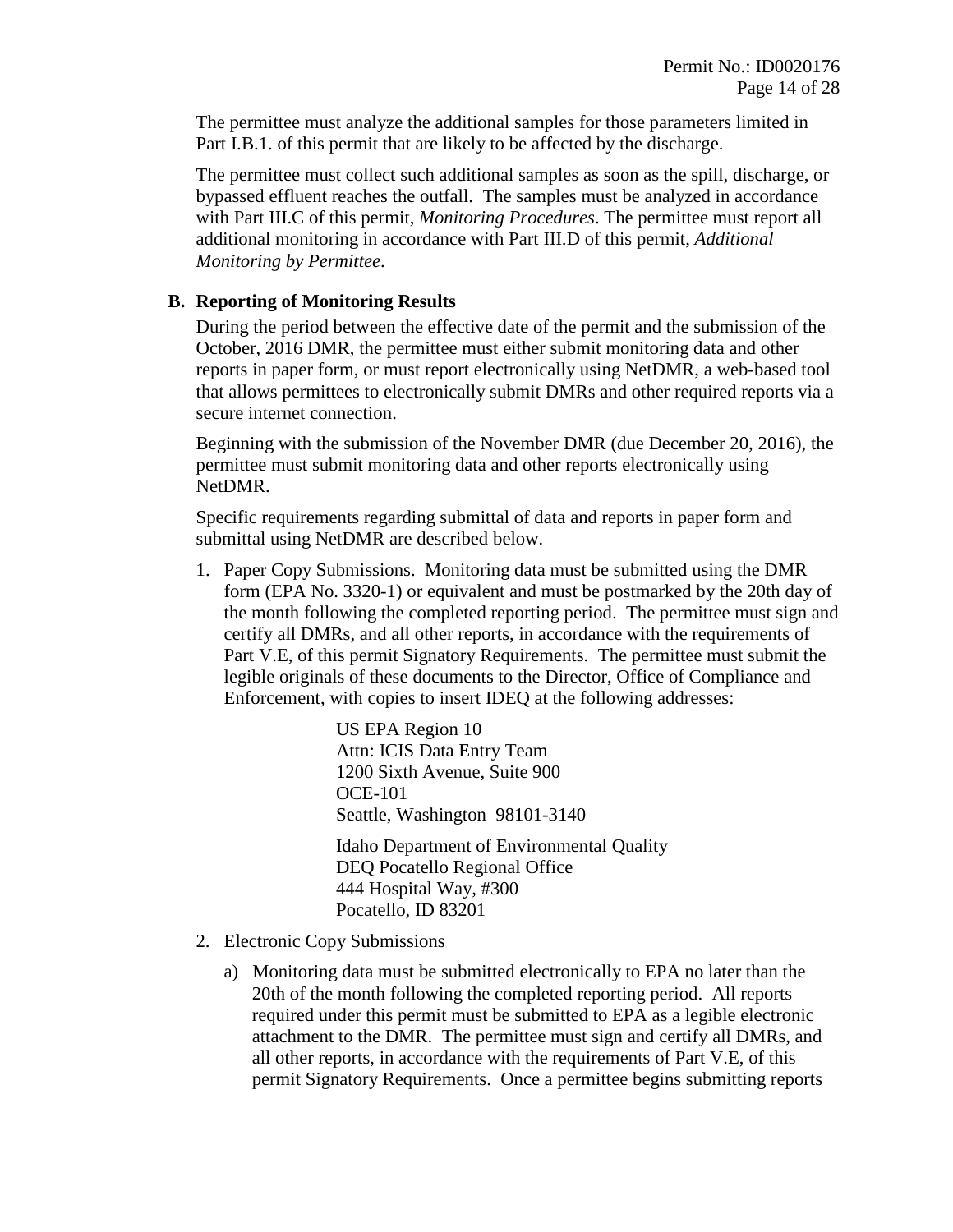using NetDMR, it will no longer be required to submit paper copies of DMRs or other reports to EPA and IDEQ.

b) The permittee may use NetDMR after requesting and receiving permission from US EPA Region 10. NetDMR is accessed from: https://netdmr.epa.gov/netdmr/public/home.htm

### <span id="page-14-1"></span>**C. Monitoring Procedures**

Monitoring must be conducted according to test procedures approved under 40 CFR 136, unless another method is required under 40 CFR subchapters N or O, or other test procedures have been specified in this permit or approved by EPA as an alternate test procedure under 40 CFR 136.5.

### <span id="page-14-2"></span>**D. Additional Monitoring by Permittee**

If the permittee monitors any pollutant more frequently than required by this permit, using test procedures approved under 40 CFR 136 or as specified in this permit, the permittee must include the results of this monitoring in the calculation and reporting of the data submitted in the DMR.

Upon request by EPA, the permittee must submit results of any other sampling, regardless of the test method used.

### **E. Records Contents**

Records of monitoring information must include:

- 1. the date, exact place, and time of sampling or measurements;
- 2. the name(s) of the individual(s) who performed the sampling or measurements;
- 3. the date(s) analyses were performed;
- 4. the names of the individual(s) who performed the analyses;
- 5. the analytical techniques or methods used; and
- 6. the results of such analyses.

### **F. Retention of Records**

The permittee must retain records of all monitoring information, including, all calibration and maintenance records and all original strip chart recordings for continuous monitoring instrumentation, copies of all reports required by this permit, copies of DMRs, a copy of the NPDES permit, and records of all data used to complete the application for this permit, for a period of at least five years from the date of the sample, measurement, report or application. This period may be extended by request of EPA or IDEQ at any time.

### <span id="page-14-0"></span>**G. Twenty-four Hour Notice of Noncompliance Reporting**

<span id="page-14-3"></span>1. The permittee must report the following occurrences of noncompliance by telephone within 24 hours from the time the permittee becomes aware of the circumstances: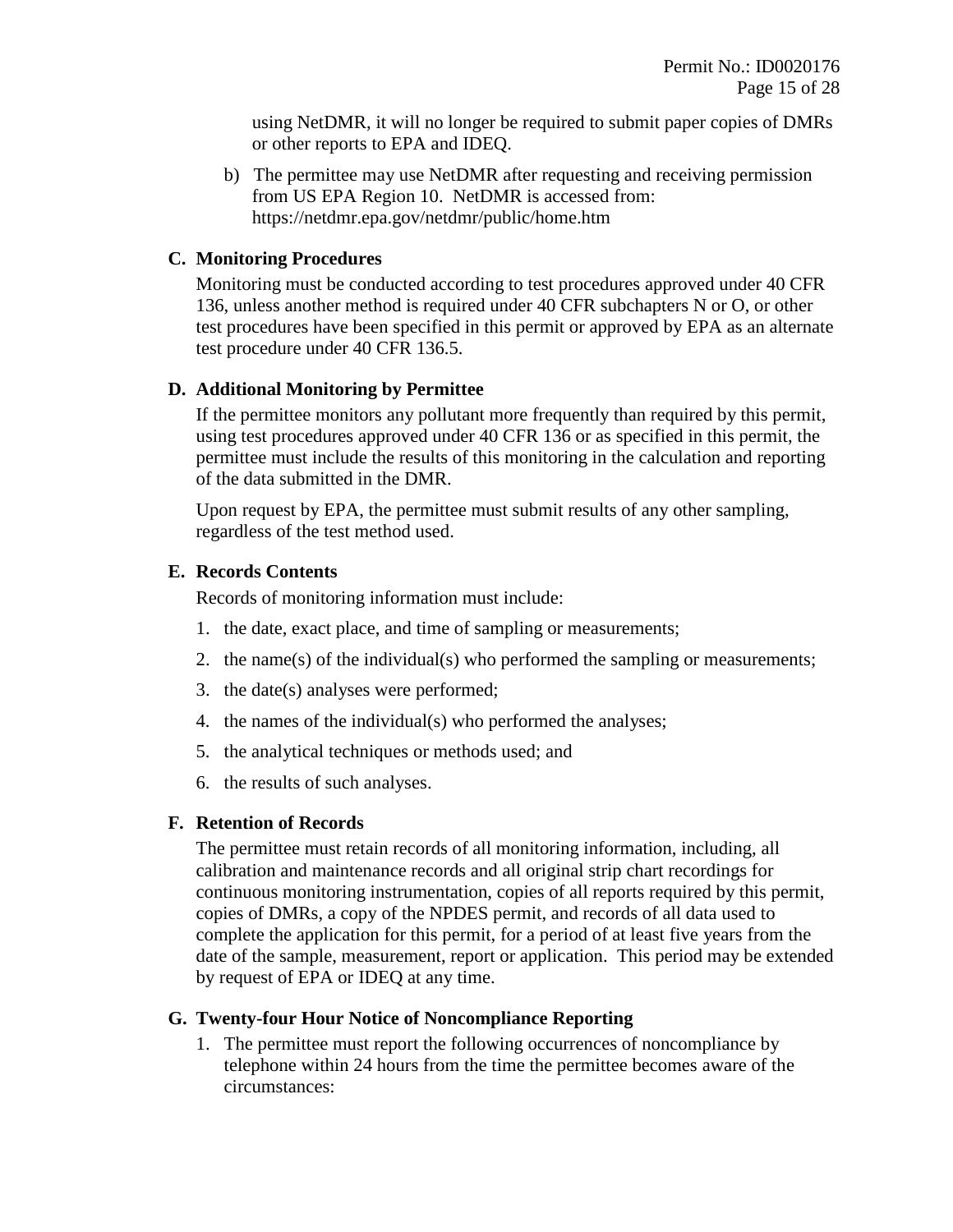- a) any noncompliance that may endanger health or the environment;
- b) any unanticipated bypass that exceeds any effluent limitation in the permit (See Part [IV.F](#page-19-1) of this permit, *[Bypass of Treatment Facilities](#page-19-1)*);
- c) any upset that exceeds any effluent limitation in the permit (See Part [IV.G](#page-20-0) of this permit, *[Upset Conditions](#page-20-0)*); or
- d) any violation of a maximum daily discharge limitation for applicable pollutants identified by footnote 5 of Table 1 of Part I.B.
- e) any overflow prior to the treatment works over which the permittee has ownership or has operational control. An overflow is any spill, release or diversion of municipal sewage including:
	- (i) an overflow that results in a discharge to waters of the United States; and
	- (ii) an overflow of wastewater, including a wastewater backup into a building (other than a backup caused solely by a blockage or other malfunction in a privately owned sewer or building lateral) that does not reach waters of the United States.
- <span id="page-15-0"></span>2. The permittee must also provide a written submission within five days of the time that the permittee becomes aware of any event required to be reported under Paragraph [1](#page-14-3) above. The written submission must contain:
	- a) a description of the noncompliance and its cause;
	- b) the period of noncompliance, including exact dates and times;
	- c) the estimated time noncompliance is expected to continue if it has not been corrected; and
	- d) steps taken or planned to reduce, eliminate, and prevent recurrence of the noncompliance.
	- e) if the noncompliance involves an overflow, the written submission must contain:
		- (i) The location of the overflow;
		- (ii) The receiving water (if there is one);
		- (iii) An estimate of the volume of the overflow;
		- (iv) A description of the sewer system component from which the release occurred (e.g., manhole, constructed overflow pipe, crack in pipe);
		- (v) The estimated date and time when the overflow began and stopped or will be stopped;
		- (vi) The cause or suspected cause of the overflow;
		- (vii) Steps taken or planned to reduce, eliminate, and prevent reoccurrence of the overflow and a schedule of major milestones for those steps;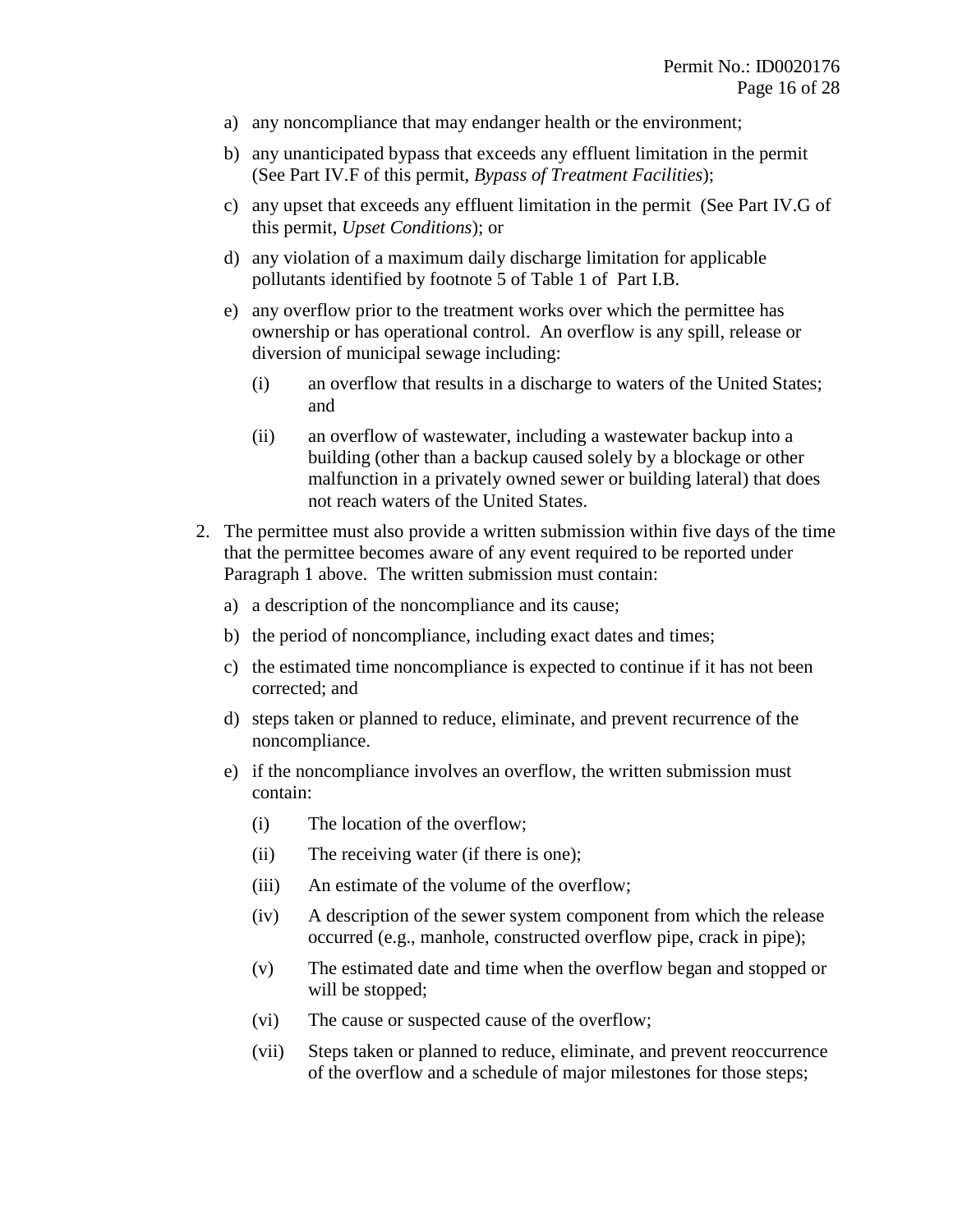- (viii) An estimate of the number of persons who came into contact with wastewater from the overflow; and
- $(ix)$  Steps taken or planned to mitigate the impact(s) of the overflow and a schedule of major milestones for those steps.
- 3. The Director of the Office of Compliance and Enforcement may waive the written report on a case-by-case basis if the oral report has been received within 24 hours by the NPDES Compliance Hotline in Seattle, Washington, by telephone, (206) 553-1846.
- 4. Reports must be submitted in paper form. The permittee must sign and certify the report in accordance with the requirements of Part [V.E,](#page-22-0) of this permit *[Signatory](#page-22-0)  [Requirements.](#page-22-0)* The permittee must submit the legible originals of these documents to the Director, Office of Compliance and Enforcement, with copies to IDEQ at the following addresses:

US EPA Region 10 Attn: ICIS Data Entry Team 1200 Sixth Avenue, Suite 900 OCE-101 Seattle, Washington 98101-3140

IDEQ Pocatello Regional Office 444 Hospital Way, #300 Pocatello, ID 83201

#### <span id="page-16-0"></span>**H. Other Noncompliance Reporting**

The permittee must report all instances of noncompliance, not required to be reported within 24 hours, at the time that monitoring reports for Part [III.B](#page-13-0) of this permit, *[Reporting of Monitoring Results](#page-13-0)* are submitted. The reports must contain the information listed in Paragraph [III.G.](#page-14-0)[2](#page-15-0) of this permit.

### **I. Public Notification**

The permittee must immediately notify the public, health agencies and other affected entities (e.g., public water systems) of any overflow which the permittee owns or has operational control; or any unanticipated bypass or upset that exceeds any effluent limitation in the permit in accordance with the notification procedures developed in accordance with Part [II.C.](#page-10-0)) of this permit.

### <span id="page-16-1"></span>**J. Notice of New Introduction of Toxic Pollutants**

The permittee must notify the Director of the Office of Water and Watersheds and IDEQ in writing of:

1. Any new introduction of pollutants into the POTW from an indirect discharger which would be subject to Sections 301 or 306 of the Act if it were directly discharging those pollutants; and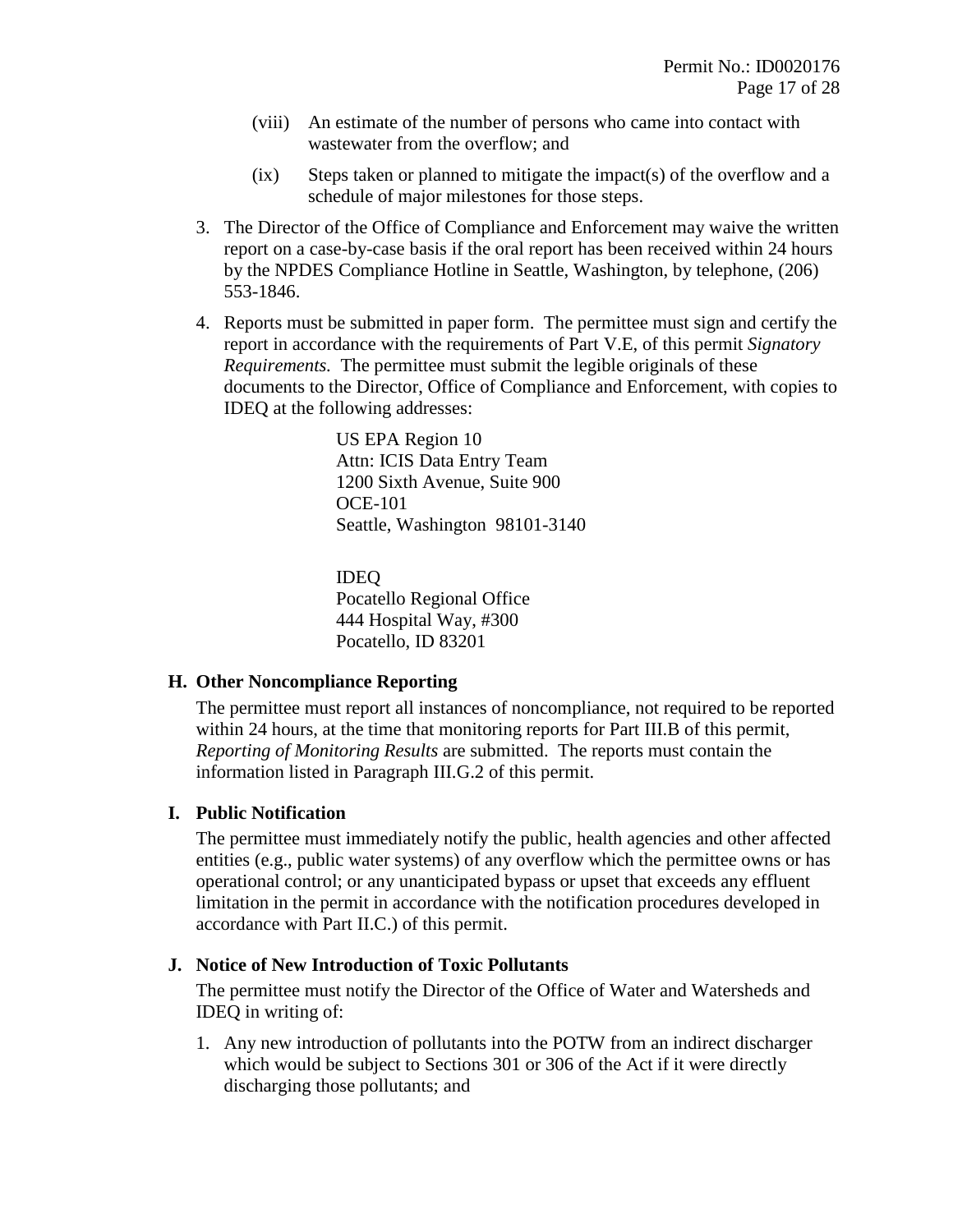- 2. Any substantial change in the volume or character of pollutants being introduced into the POTW by a source introducing pollutants into the POTW at the time of issuance of the permit.
- 3. For the purposes of this section, adequate notice must include information on:
	- a) The quality and quantity of effluent to be introduced into the POTW, and
	- b) Any anticipated impact of the change on the quantity or quality of effluent to be discharged from the POTW.
- <span id="page-17-0"></span>4. The permittee must notify the Director of the Office of Water and Watersheds at the following address:

US EPA Region 10 Attn: NPDES Permits Unit Manager  $1200$  6<sup>th</sup> Avenue Suite 900 OWW-191 Seattle, WA 98101-3140

### **K. Compliance Schedules**

Reports of compliance or noncompliance with, or any progress reports on, interim and final requirements contained in any compliance schedule of this permit must be submitted no later than 14 days following each schedule date.

# **IV. Compliance Responsibilities**

### **A. Duty to Comply**

The permittee must comply with all conditions of this permit. Any permit noncompliance constitutes a violation of the Act and is grounds for enforcement action, for permit termination, revocation and reissuance, or modification, or for denial of a permit renewal application.

### **B. Penalties for Violations of Permit Conditions**

- 1. Civil and Administrative Penalties. Pursuant to 40 CFR Part 19 and the Act, any person who violates section 301, 302, 306, 307, 308, 318 or 405 of the Act, or any permit condition or limitation implementing any such sections in a permit issued under section 402, or any requirement imposed in a pretreatment program approved under sections  $402(a)(3)$  or  $402(b)(8)$  of the Act, is subject to a civil penalty not to exceed the maximum amounts authorized by Section 309(d) of the Act and the Federal Civil Penalties Inflation Adjustment Act (28 USC § 2461 note) as amended by the Debt Collection Improvement Act (31 USC § 3701 note) (currently \$37,500 per day for each violation).
- 2. Administrative Penalties. Any person may be assessed an administrative penalty by the Administrator for violating section 301, 302, 306, 307, 308, 318 or 405 of this Act, or any permit condition or limitation implementing any of such sections in a permit issued under section 402 of this Act. Pursuant to 40 CFR Part 19 and the Act, administrative penalties for Class I violations are not to exceed the maximum amounts authorized by Section  $309(g)(2)(A)$  of the Act and the Federal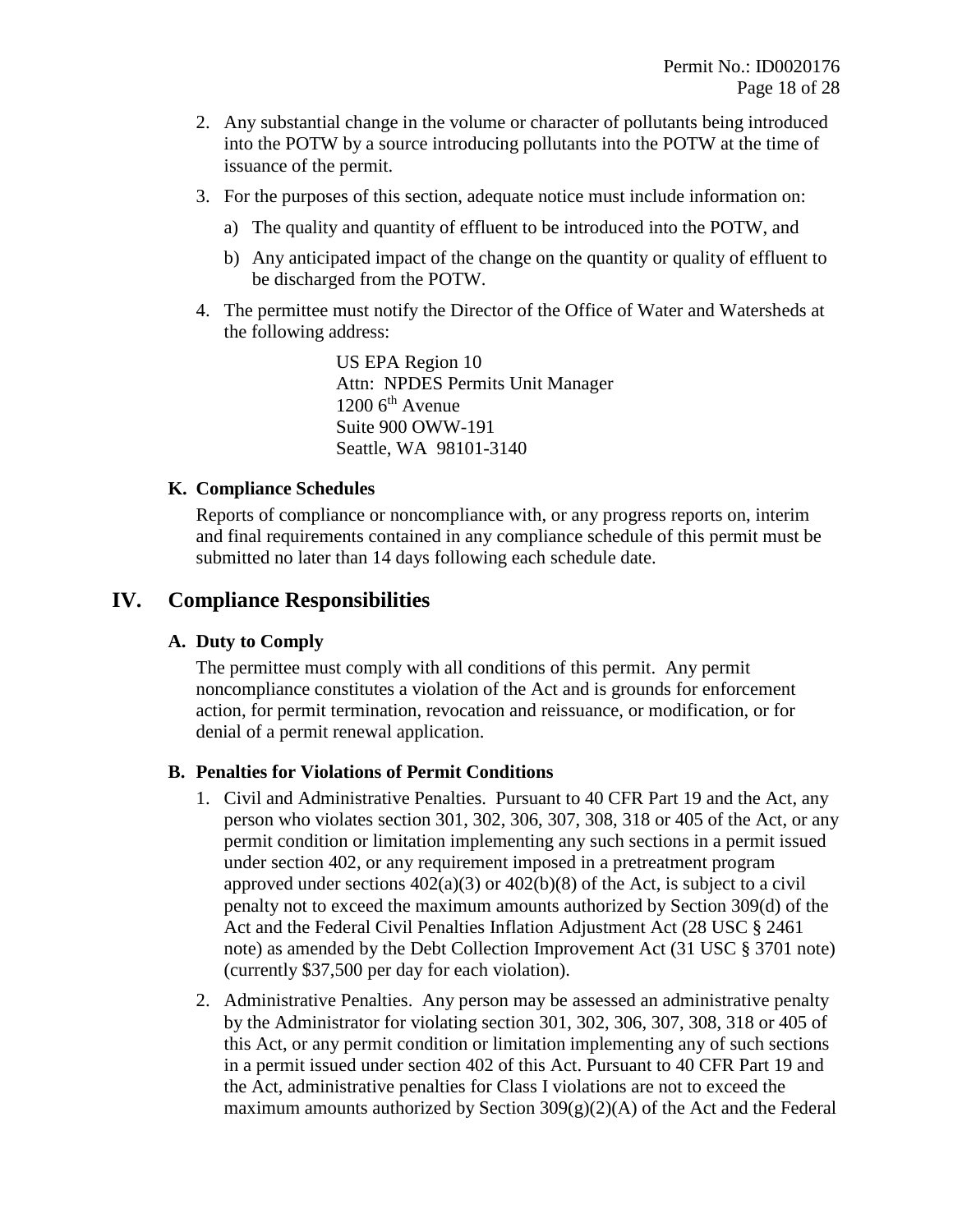Civil Penalties Inflation Adjustment Act (28 USC § 2461 note) as amended by the Debt Collection Improvement Act (31 USC § 3701 note) (currently \$16,000 per violation, with the maximum amount of any Class I penalty assessed not to exceed \$37,500). Pursuant to 40 CFR Part 19 and the Act, penalties for Class II violations are not to exceed the maximum amounts authorized by Section  $309(g)(2)(B)$  of the Act and the Federal Civil Penalties Inflation Adjustment Act (28 USC § 2461 note) as amended by the Debt Collection Improvement Act (31 USC § 3701 note) (currently \$16,000 per day for each day during which the violation continues, with the maximum amount of any Class II penalty not to exceed \$187,500).

- 3. Criminal Penalties:
	- a) Negligent Violations. The Act provides that any person who negligently violates sections 301, 302, 306, 307, 308, 318, or 405 of the Act, or any condition or limitation implementing any of such sections in a permit issued under section 402 of the Act, or any requirement imposed in a pretreatment program approved under section  $402(a)(3)$  or  $402(b)(8)$  of the Act, is subject to criminal penalties of \$2,500 to \$25,000 per day of violation, or imprisonment of not more than 1 year, or both. In the case of a second or subsequent conviction for a negligent violation, a person shall be subject to criminal penalties of not more than \$50,000 per day of violation, or by imprisonment of not more than 2 years, or both.
	- b) Knowing Violations. Any person who knowingly violates such sections, or such conditions or limitations is subject to criminal penalties of \$5,000 to \$50,000 per day of violation, or imprisonment for not more than 3 years, or both. In the case of a second or subsequent conviction for a knowing violation, a person shall be subject to criminal penalties of not more than \$100,000 per day of violation, or imprisonment of not more than 6 years, or both.
	- c) Knowing Endangerment. Any person who knowingly violates section 301, 302, 303, 306, 307, 308, 318 or 405 of the Act, or any permit condition or limitation implementing any of such sections in a permit issued under section 402 of the Act, and who knows at that time that he thereby places another person in imminent danger of death or serious bodily injury, shall, upon conviction, be subject to a fine of not more than \$250,000 or imprisonment of not more than 15 years, or both. In the case of a second or subsequent conviction for a knowing endangerment violation, a person shall be subject to a fine of not more than \$500,000 or by imprisonment of not more than 30 years, or both. An organization, as defined in section  $309(c)(3)(B)(iii)$  of the Act, shall, upon conviction of violating the imminent danger provision, be subject to a fine of not more than \$1,000,000 and can be fined up to \$2,000,000 for second or subsequent convictions.
	- d) False Statements. The Act provides that any person who falsifies, tampers with, or knowingly renders inaccurate any monitoring device or method required to be maintained under this permit shall, upon conviction, be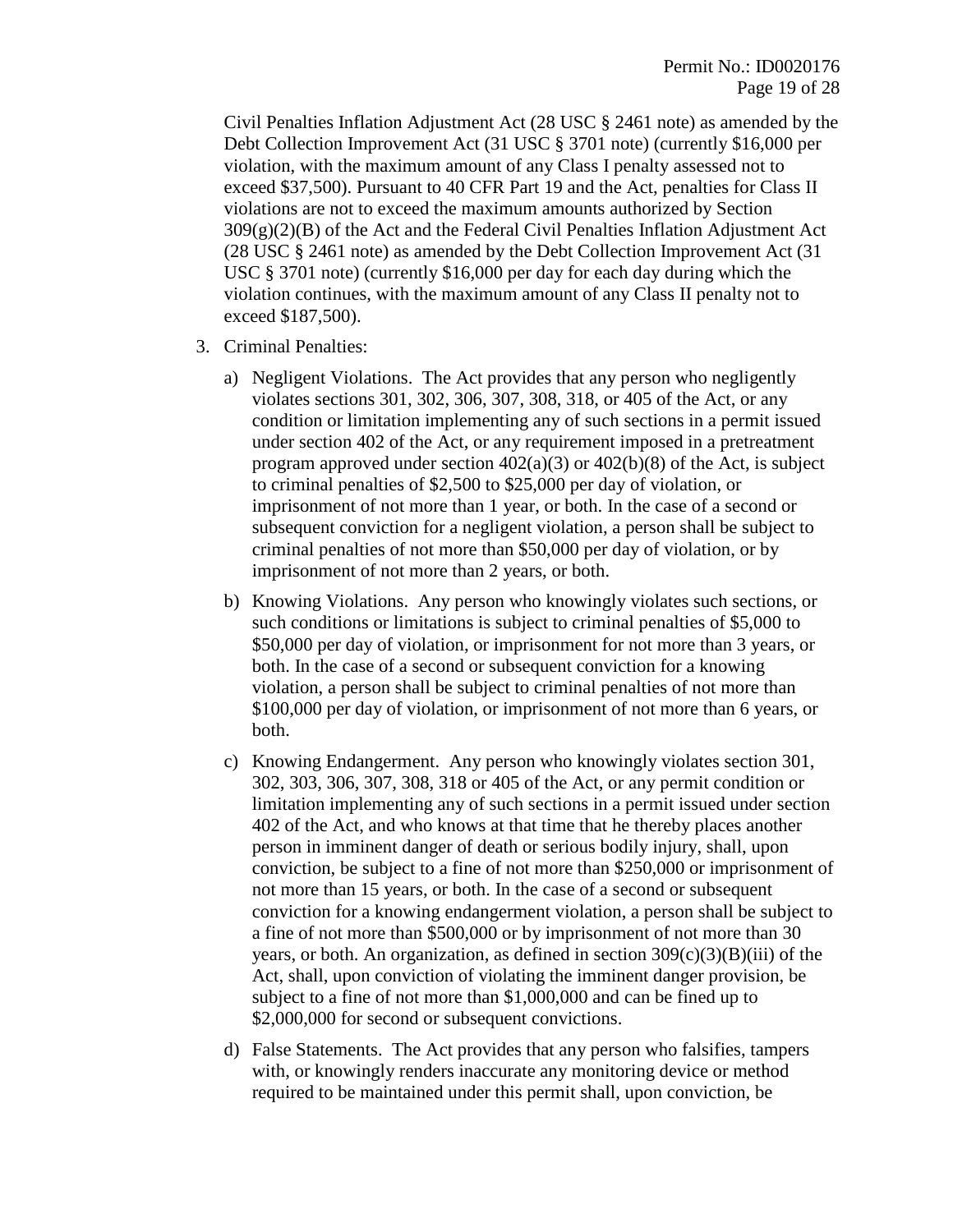punished by a fine of not more than \$10,000, or by imprisonment for not more than 2 years, or both. If a conviction of a person is for a violation committed after a first conviction of such person under this paragraph, punishment is a fine of not more than \$20,000 per day of violation, or by imprisonment of not more than 4 years, or both. The Act further provides that any person who knowingly makes any false statement, representation, or certification in any record or other document submitted or required to be maintained under this permit, including monitoring reports or reports of compliance or noncompliance shall, upon conviction, be punished by a fine of not more than \$10,000 per violation, or by imprisonment for not more than 6 months per violation, or by both.

### **C. Need To Halt or Reduce Activity not a Defense**

It shall not be a defense for the permittee in an enforcement action that it would have been necessary to halt or reduce the permitted activity in order to maintain compliance with this permit.

### <span id="page-19-2"></span>**D. Duty to Mitigate**

The permittee must take all reasonable steps to minimize or prevent any discharge in violation of this permit that has a reasonable likelihood of adversely affecting human health or the environment.

### <span id="page-19-0"></span>**E. Proper Operation and Maintenance**

The permittee must at all times properly operate and maintain all facilities and systems of treatment and control (and related appurtenances) which are installed or used by the permittee to achieve compliance with the conditions of this permit. Proper operation and maintenance also includes adequate laboratory controls and appropriate quality assurance procedures. This provision requires the operation of back-up or auxiliary facilities or similar systems which are installed by the permittee only when the operation is necessary to achieve compliance with the conditions of the permit.

#### <span id="page-19-1"></span>**F. Bypass of Treatment Facilities**

- 1. Bypass not exceeding limitations. The permittee may allow any bypass to occur that does not cause effluent limitations to be exceeded, but only if it also is for essential maintenance to assure efficient operation. These bypasses are not subject to the provisions of Paragraphs 2 and 3 of this Part.
- 2. Notice.
	- a) Anticipated bypass. If the permittee knows in advance of the need for a bypass, it must submit prior written notice, if possible at least 10 days before the date of the bypass.
	- b) Unanticipated bypass. The permittee must submit notice of an unanticipated bypass as required under Part [III.G](#page-14-0) of this permit, *[Twenty-four Hour Notice of](#page-14-0)  [Noncompliance Reporting](#page-14-0)*.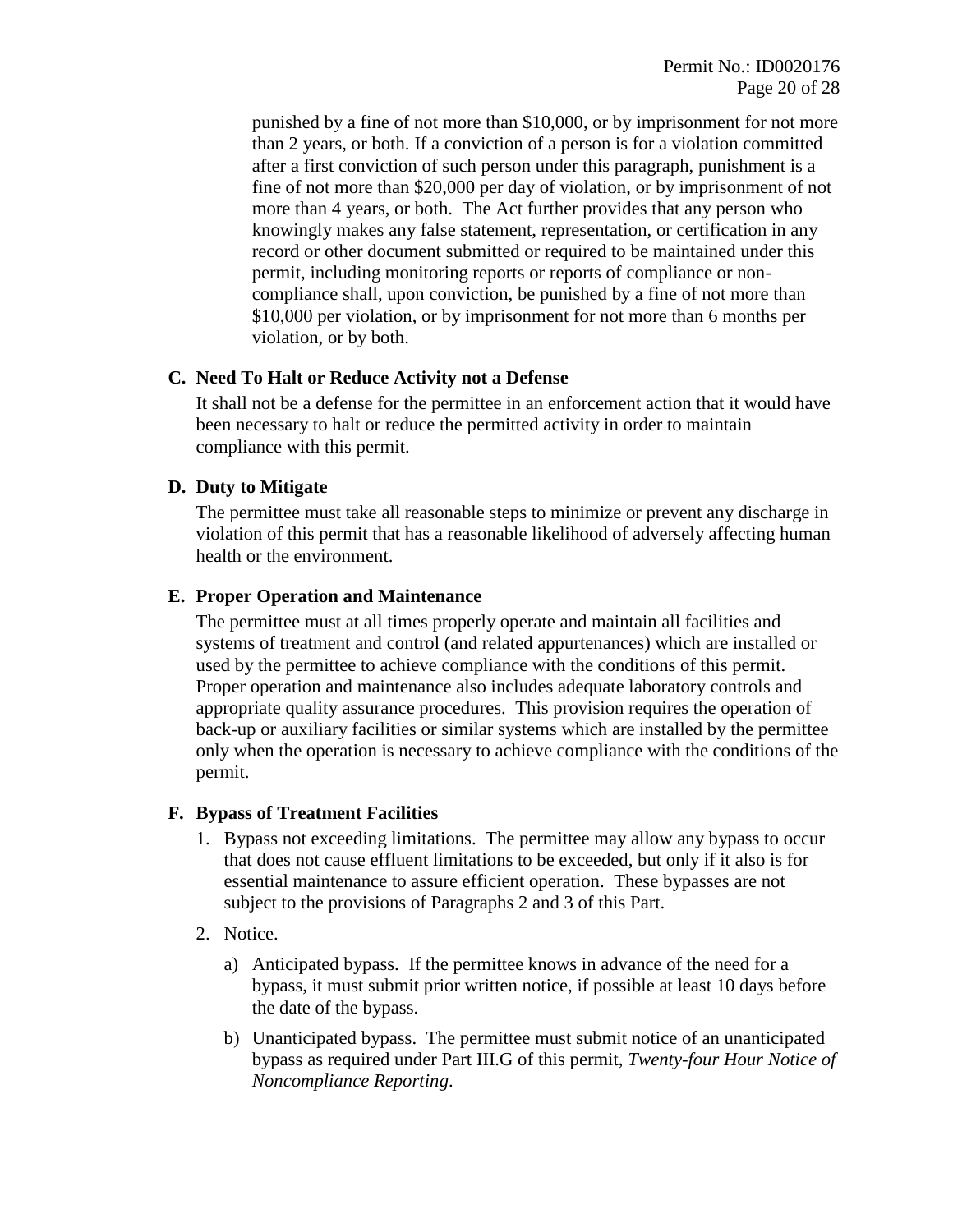- 3. Prohibition of bypass.
	- a) Bypass is prohibited, and the Director of the Office of Compliance and Enforcement may take enforcement action against the permittee for a bypass, unless:
		- (i) The bypass was unavoidable to prevent loss of life, personal injury, or severe property damage;
		- (ii) There were no feasible alternatives to the bypass, such as the use of auxiliary treatment facilities, retention of untreated wastes, or maintenance during normal periods of equipment downtime. This condition is not satisfied if adequate back-up equipment should have been installed in the exercise of reasonable engineering judgment to prevent a bypass that occurred during normal periods of equipment downtime or preventive maintenance; and
		- (iii) The permittee submitted notices as required under Paragraph 2 of this Part.
	- b) The Director of the Office of Compliance and Enforcement may approve an anticipated bypass, after considering its adverse effects, if the Director determines that it will meet the three conditions listed above in Paragraph 3.a. of this Part.

### <span id="page-20-0"></span>**G. Upset Conditions**

- 1. Effect of an upset. An upset constitutes an affirmative defense to an action brought for noncompliance with such technology-based permit effluent limitations if the permittee meets the requirements of Paragraph 2 of this Part. No determination made during administrative review of claims that noncompliance was caused by upset, and before an action for noncompliance, is final administrative action subject to judicial review.
- 2. Conditions necessary for a demonstration of upset. To establish the affirmative defense of upset, the permittee must demonstrate, through properly signed, contemporaneous operating logs, or other relevant evidence that:
	- a) An upset occurred and that the permittee can identify the cause(s) of the upset;
	- b) The permitted facility was at the time being properly operated;
	- c) The permittee submitted notice of the upset as required under Part [III.G](#page-14-0) of this permit, *[Twenty-four Hour Notice of Noncompliance Reporting](#page-14-0)* and
	- d) The permittee complied with any remedial measures required under Part [IV.D](#page-19-2) of this permit, *[Duty to Mitigate](#page-19-2)*.
- 3. Burden of proof. In any enforcement proceeding, the permittee seeking to establish the occurrence of an upset has the burden of proof.

#### **H. Toxic Pollutants**

The permittee must comply with effluent standards or prohibitions established under Section 307(a) of the Act for toxic pollutants within the time provided in the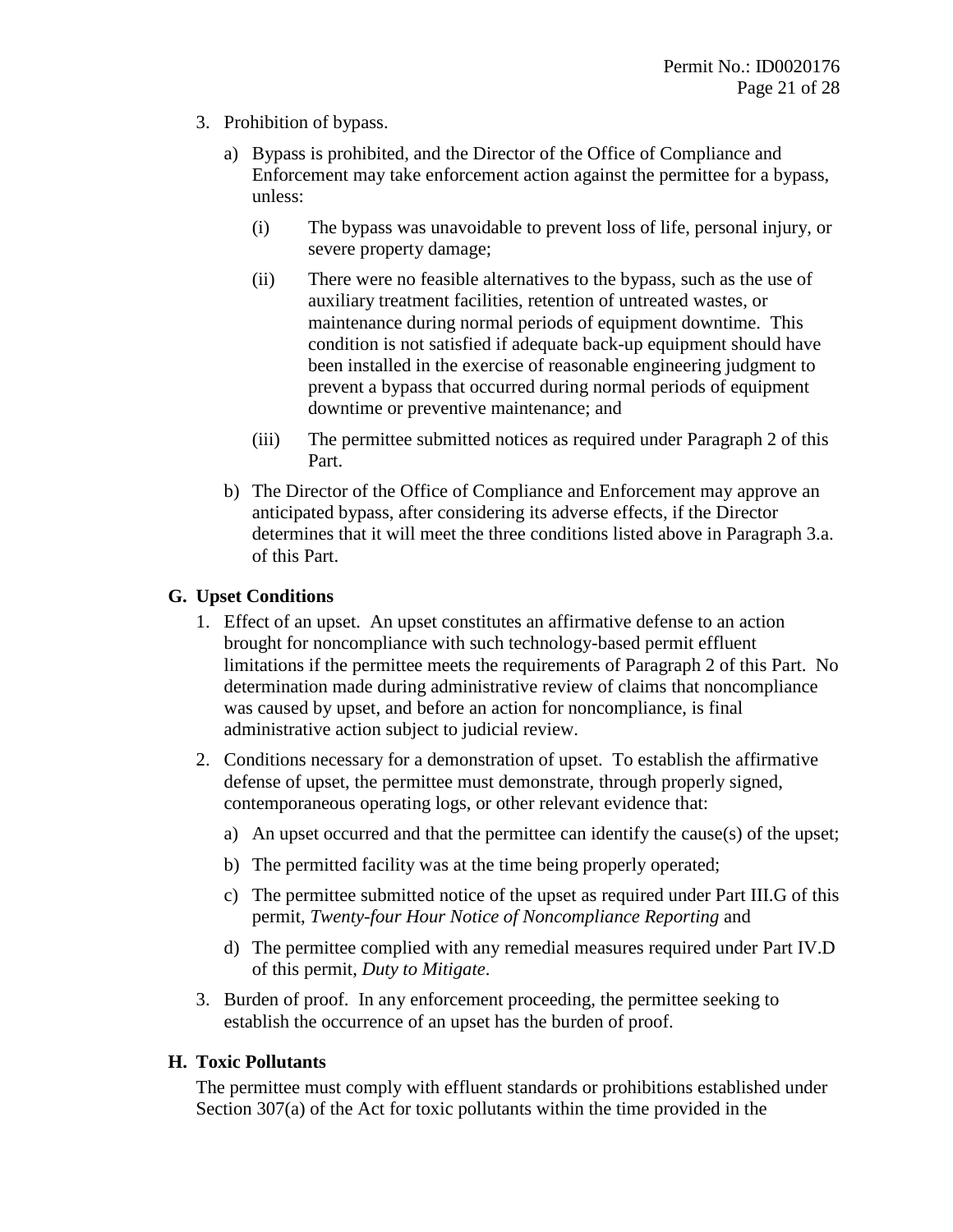regulations that establish those standards or prohibitions, even if the permit has not yet been modified to incorporate the requirement.

### **I. Planned Changes**

The permittee must give written notice to the Director of the Office of Water and Watersheds as specified in Paragraph [III.J.](#page-16-1)[4](#page-17-0) of this permit, and IDEQ as soon as possible of any planned physical alterations or additions to the permitted facility whenever:

- 1. The alteration or addition to a permitted facility may meet one of the criteria for determining whether a facility is a new source as determined in 40 CFR 122.29(b); or
- 2. The alteration or addition could significantly change the nature or increase the quantity of pollutants discharged. This notification applies to pollutants that are not subject to effluent limitations in this permit.
- 3. The alteration or addition results in a significant change in the permittee's sludge use or disposal practices, and such alteration, addition, or change may justify the application of permit conditions that are different from or absent in the existing permit, including notification of additional use or disposal sites not reported during the permit application process or not reported pursuant to an approved land application site.

### **J. Anticipated Noncompliance**

The permittee must give written advance notice to the Director of the Office of Compliance and Enforcement and IDEQ of any planned changes in the permitted facility or activity that may result in noncompliance with this permit.

### **K. Reopener**

This permit may be reopened to include any applicable standard for sewage sludge use or disposal promulgated under section 405(d) of the Act. The Director may modify or revoke and reissue the permit if the standard for sewage sludge use or disposal is more stringent than any requirements for sludge use or disposal in the permit, or controls a pollutant or practice not limited in the permit.

### **V. General Provisions**

### **A. Permit Actions**

This permit may be modified, revoked and reissued, or terminated for cause as specified in 40 CFR 122.62, 122.64, or 124.5. The filing of a request by the permittee for a permit modification, revocation and reissuance, termination, or a notification of planned changes or anticipated noncompliance does not stay any permit condition.

### <span id="page-21-0"></span>**B. Duty to Reapply**

If the permittee intends to continue an activity regulated by this permit after the expiration date of this permit, the permittee must apply for and obtain a new permit. In accordance with 40 CFR 122.21(d), and unless permission for the application to be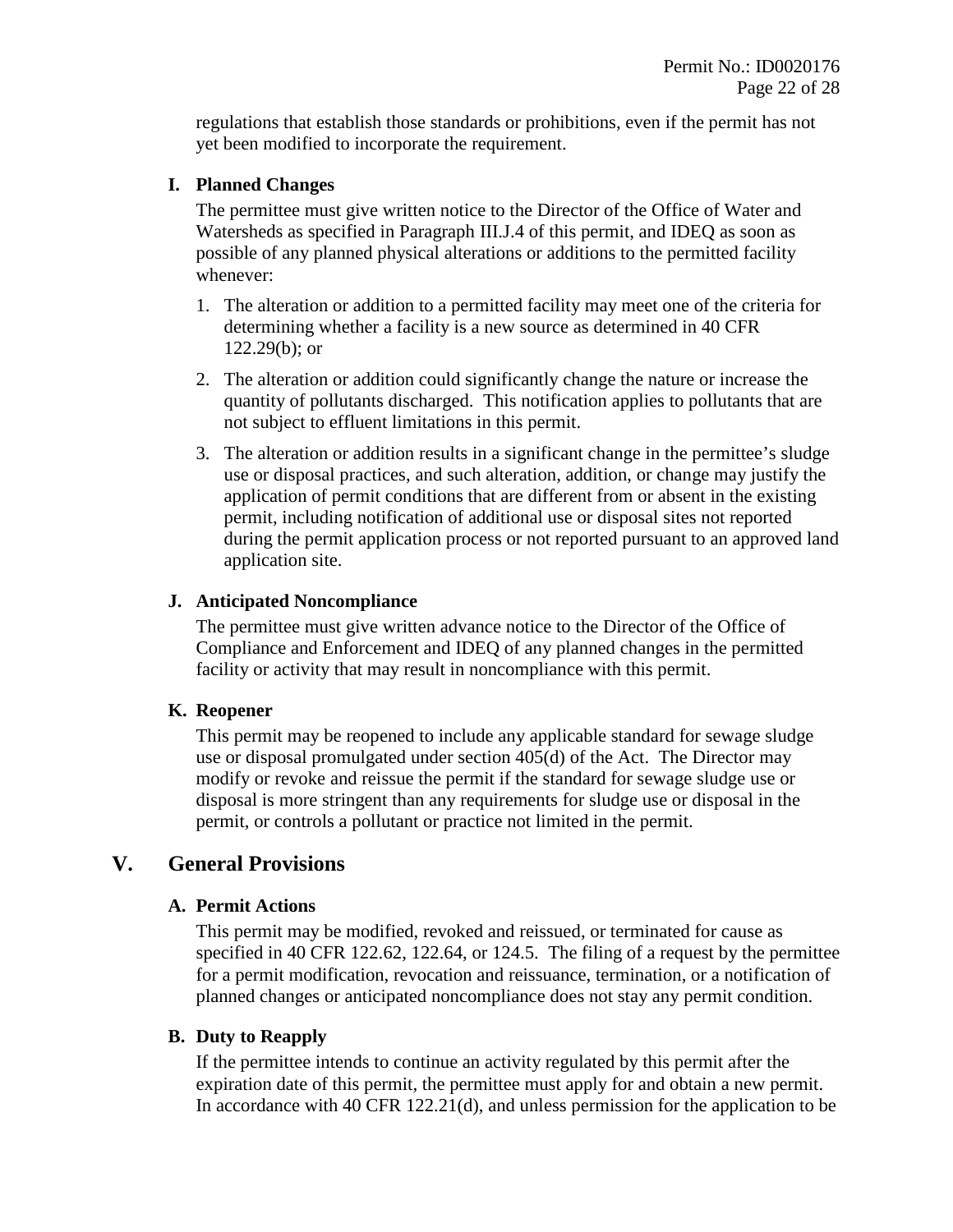submitted at a later date has been granted by the Regional Administrator, the permittee must submit a new application at least 180 days before the expiration date of this permit.

### **C. Duty to Provide Information**

The permittee must furnish to EPA and IDEQ*,* within the time specified in the request, any information that EPA or IDEQ may request to determine whether cause exists for modifying, revoking and reissuing, or terminating this permit, or to determine compliance with this permit. The permittee must also furnish to EPA or IDEQ, upon request, copies of records required to be kept by this permit.

### **D. Other Information**

When the permittee becomes aware that it failed to submit any relevant facts in a permit application, or that it submitted incorrect information in a permit application or any report to EPA or IDEQ*,* it must promptly submit the omitted facts or corrected information in writing.

### <span id="page-22-0"></span>**E. Signatory Requirements**

All applications, reports or information submitted to EPA and IDEQ must be signed and certified as follows.

- 1. All permit applications must be signed as follows:
	- a) For a corporation: by a responsible corporate officer.
	- b) For a partnership or sole proprietorship: by a general partner or the proprietor, respectively.
	- c) For a municipality, state, federal, Indian tribe, or other public agency: by either a principal executive officer or ranking elected official.
- <span id="page-22-1"></span>2. All reports required by the permit and other information requested by EPA or IDEQ must be signed by a person described above or by a duly authorized representative of that person. A person is a duly authorized representative only if:
	- a) The authorization is made in writing by a person described above;
	- b) The authorization specifies either an individual or a position having responsibility for the overall operation of the regulated facility or activity, such as the position of plant manager, operator of a well or a well field, superintendent, position of equivalent responsibility, or an individual or position having overall responsibility for environmental matters for the company; and
	- c) The written authorization is submitted to the Director of the Office of Compliance and Enforcement and IDEQ.
- 3. Changes to authorization. If an authorization under Paragraph [2](#page-22-1) of this Part is no longer accurate because a different individual or position has responsibility for the overall operation of the facility, a new authorization satisfying the requirements of Paragraph [2](#page-22-1) of this Part must be submitted to the Director of the Office of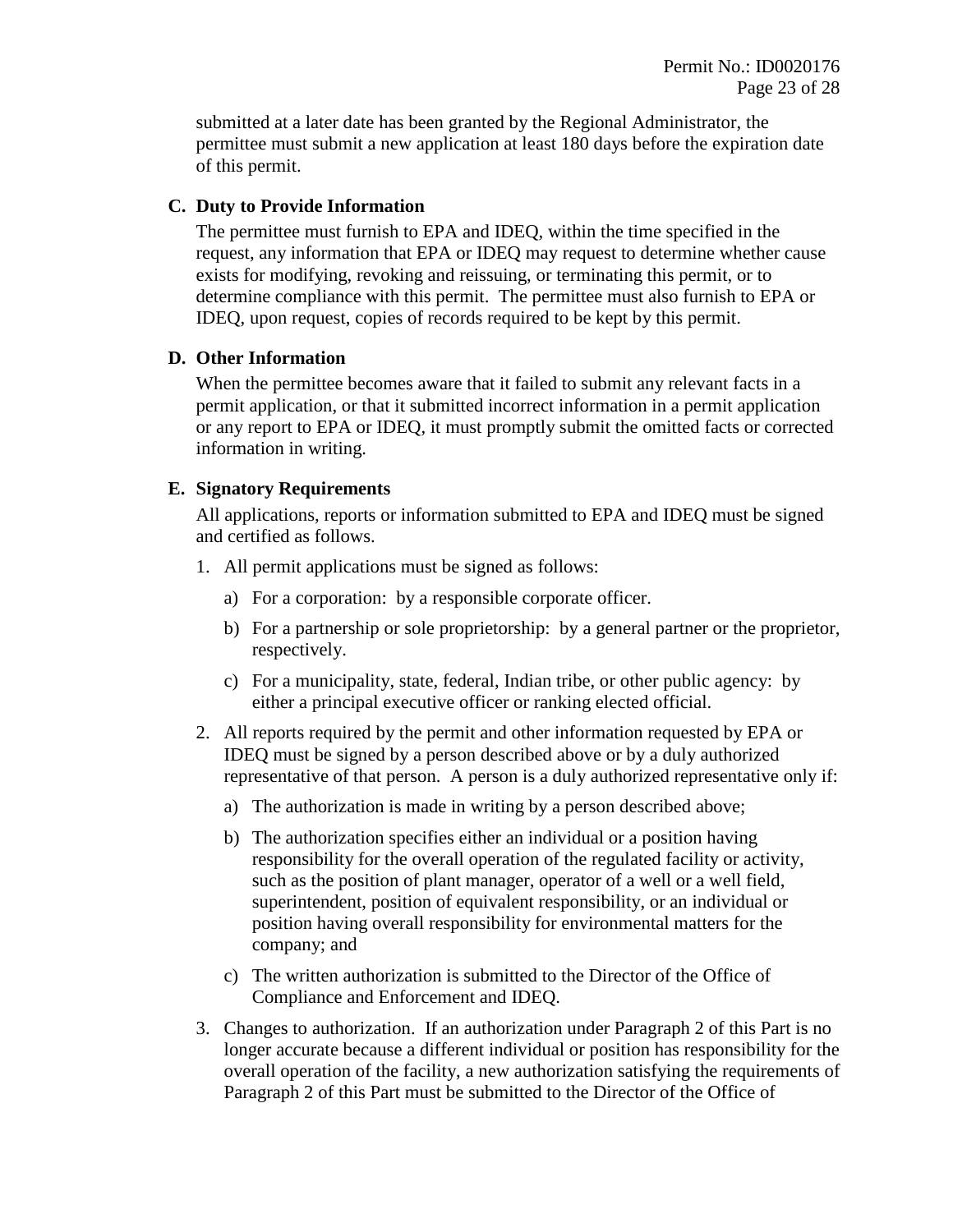Compliance and Enforcement and IDEQ prior to or together with any reports, information, or applications to be signed by an authorized representative.

4. Certification. Any person signing a document under this Part must make the following certification:

> "I certify under penalty of law that this document and all attachments were prepared under my direction or supervision in accordance with a system designed to assure that qualified personnel properly gather and evaluate the information submitted. Based on my inquiry of the person or persons who manage the system, or those persons directly responsible for gathering the information, the information submitted is, to the best of my knowledge and belief, true, accurate, and complete. I am aware that there are significant penalties for submitting false information, including the possibility of fine and imprisonment for knowing violations."

### **F. Availability of Reports**

In accordance with 40 CFR Part 2, information submitted to EPA pursuant to this permit may be claimed as confidential by the permittee. In accordance with the Act, permit applications, permits and effluent data are not considered confidential. Any confidentiality claim must be asserted at the time of submission by stamping the words "confidential business information" on each page containing such information. If no claim is made at the time of submission, EPA may make the information available to the public without further notice to the permittee. If a claim is asserted, the information will be treated in accordance with the procedures in 40 CFR 2, Subpart B (Public Information) and 41 Fed. Reg. 36902 through 36924 (September 1, 1976), as amended.

### **G. Inspection and Entry**

The permittee must allow the Director of the Office of Compliance and Enforcement, EPA Region 10; IDEQ; or an authorized representative (including an authorized contractor acting as a representative of the Administrator), upon the presentation of credentials and other documents as may be required by law, to:

- 1. Enter upon the permittee's premises where a regulated facility or activity is located or conducted, or where records must be kept under the conditions of this permit;
- 2. Have access to and copy, at reasonable times, any records that must be kept under the conditions of this permit;
- 3. Inspect at reasonable times any facilities, equipment (including monitoring and control equipment), practices, or operations regulated or required under this permit; and
- 4. Sample or monitor at reasonable times, for the purpose of assuring permit compliance or as otherwise authorized by the Act, any substances or parameters at any location.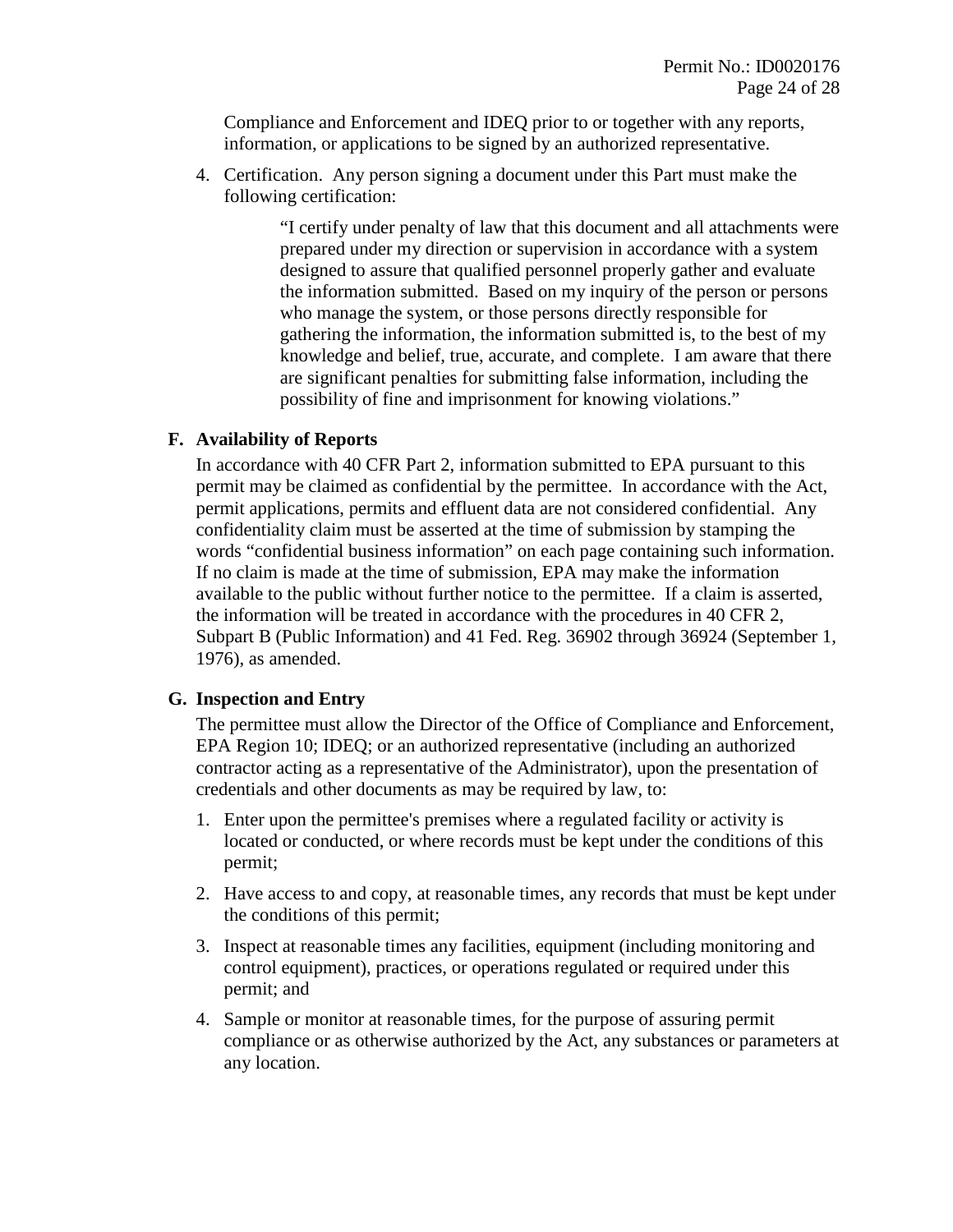### **H. Property Rights**

The issuance of this permit does not convey any property rights of any sort, or any exclusive privileges, nor does it authorize any injury to persons or property or invasion of other private rights, nor any infringement of federal, tribal, state or local laws or regulations.

### **I. Transfers**

This permit is not transferable to any person except after written notice to the Director of the Office of Water and Watersheds as specified in Part [III.J](#page-16-1)[.4.](#page-17-0) The Director may require modification or revocation and reissuance of the permit to change the name of the permittee and incorporate such other requirements as may be necessary under the Act. (*See* 40 CFR 122.61; in some cases, modification or revocation and reissuance is mandatory).

### **J. State Laws**

Nothing in this permit shall be construed to preclude the institution of any legal action or relieve the permittee from any responsibilities, liabilities, or penalties established pursuant to any applicable state law or regulation under authority preserved by Section 510 of the Act.

### <span id="page-24-0"></span>**VI. Definitions**

- 1. "Act" means the Clean Water Act.
- 2. "Administrator" means the Administrator of the EPA, or an authorized representative.
- 3. "Average monthly discharge limitation" means the highest allowable average of "daily discharges" over a calendar month, calculated as the sum of all "daily discharges" measured during a calendar month divided by the number of "daily discharges" measured during that month.
- 4. "Average weekly discharge limitation" means the highest allowable average of "daily discharges" over a calendar week, calculated as the sum of all "daily discharges" measured during a calendar week divided by the number of "daily discharges" measured during that week.
- 5. "Best Management Practices" (BMPs) means schedules of activities, prohibitions of practices, maintenance procedures, and other management practices to prevent or reduce the pollution of waters of the United States. BMPs also include treatment requirements, operating procedures, and practices to control plant site runoff, spillage or leaks, sludge or waste disposal, or drainage from raw material storage areas.
- 6. "Bypass" means the intentional diversion of waste streams from any portion of a treatment facility.
- 7. "Composite" see "24-hour composite".
- 8. "Act" means the Clean Water Act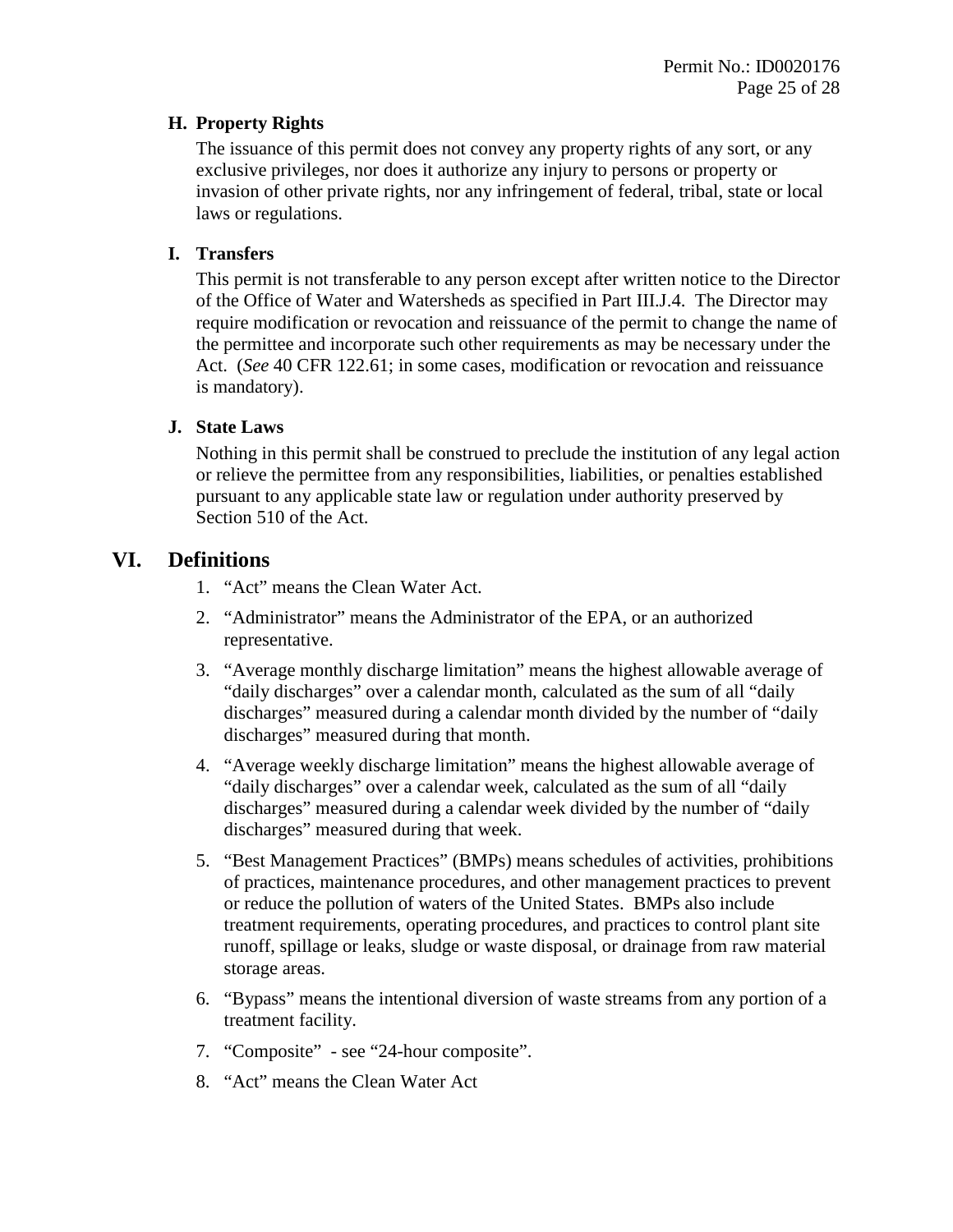- 9. "Daily discharge" means the discharge of a pollutant measured during a calendar day or any 24-hour period that reasonably represents the calendar day for purposes of sampling. For pollutants with limitations expressed in units of mass, the "daily discharge" is calculated as the total mass of the pollutant discharged over the day. For pollutants with limitations expressed in other units of measurement, the "daily discharge" is calculated as the average measurement of the pollutant over the day.
- 10. "Director of the Office of Compliance and Enforcement" means the Director of the Office of Compliance and Enforcement, EPA Region 10, or an authorized representative.
- 11. "Director of the Office of Water and Watersheds" means the Director of the Office of Water and Watersheds, EPA Region 10, or an authorized representative.
- 12. "DMR" means discharge monitoring report.
- 13. "EPA" means the United States Environmental Protection Agency.
- 14. "Geometric Mean" means the n<sup>th</sup> root of a product of n factors, or the antilogarithm of the arithmetic mean of the logarithms of the individual sample values.
- 15. "Grab" sample is an individual sample collected over a period of time not exceeding 15 minutes.
- 16. "IDEQ" means the Idaho Department of Environmental Quality.
- 17. "Inhibition concentration", IC, is a point estimate of the toxicant concentration that causes a given percent reduction (p) in a non-quantal biological measurement (e.g., reproduction or growth) calculated from a continuous model (e.g., Interpolation Method).
- 18. "Indirect Discharge" means the introduction of pollutants into a POTW from any non-domestic source regulated under section 307(b), (c) or (d) of the Act.
- 19. "Interference" means a Discharge which, alone or in conjunction with a discharge or discharges from other sources, both: 1) Inhibits or disrupts the POTW, its treatment processes or operations, or its sludge processes, use or disposal; and 2) Therefore is a cause of a violation of any requirement of the POTW's NPDES permit (including an increase in the magnitude or duration of a violation) or of the prevention of sewage sludge use or disposal in compliance with the following statutory provisions and regulations or permits issued thereunder (or more stringent State or local regulations): Section 405 of the Act, the Solid Waste Disposal Act (SWDA) (including title II, more commonly referred to as the Resource Conservation and Recovery Act (RCRA), and including State regulations contained in any State sludge management plan prepared pursuant to subtitle D of the SWDA), the Clean Air Act, the Toxic Substances Control Act, and the Marine Protection, Research and Sanctuaries Act.
- 20. "Maximum daily discharge limitation" means the highest allowable "daily discharge."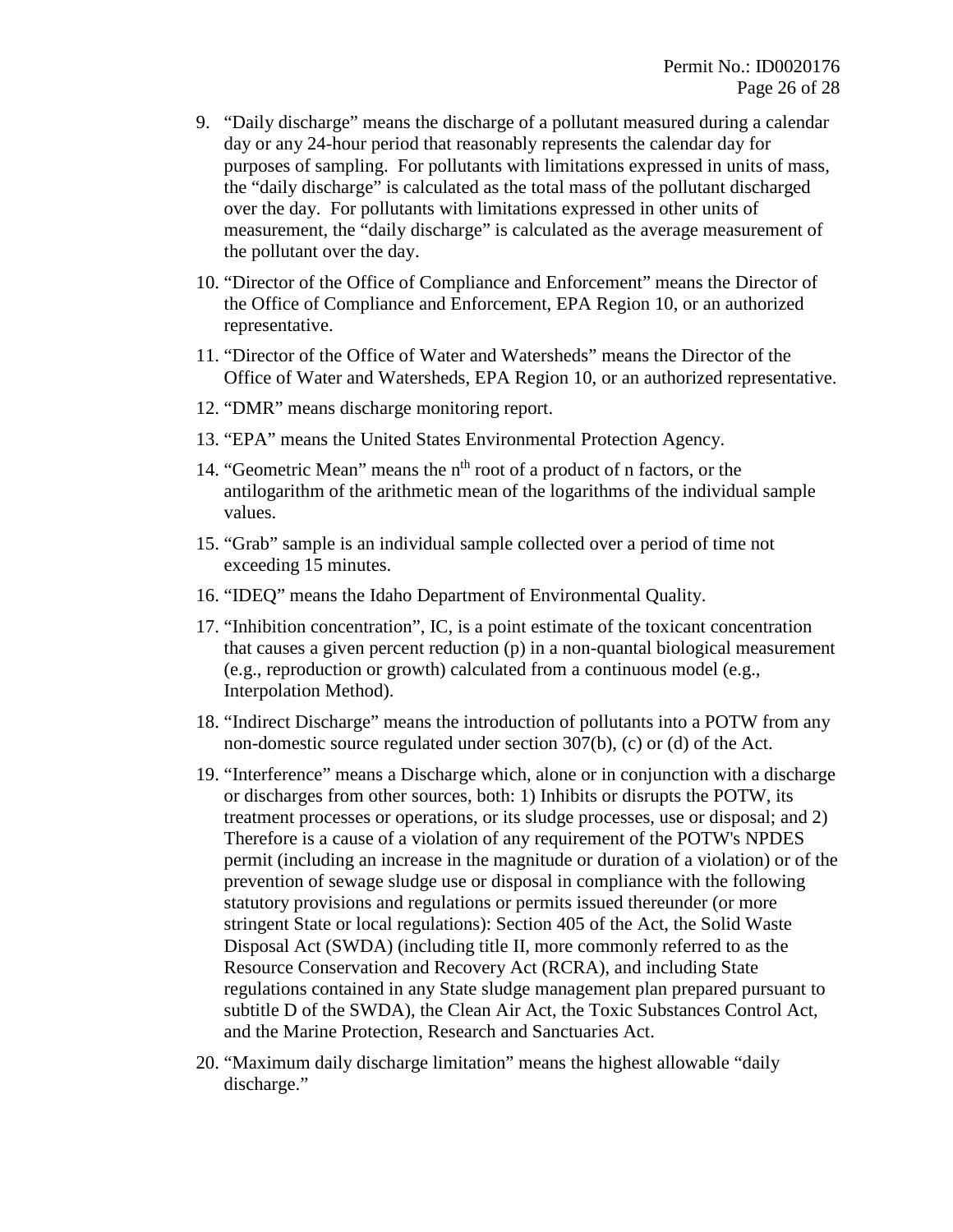- 21. "Method Detection Limit (MDL)" means the minimum concentration of a substance (analyte) that can be measured and reported with 99 percent confidence that the analyte concentration is greater than zero and is determined from analysis of a sample in a given matrix containing the analyte.
- 22. "Minimum Level (ML)" means the concentration at which the entire analytical system must give a recognizable signal and an acceptable calibration point. The ML is the concentration in a sample that is equivalent to the concentration of the lowest calibration standard analyzed by a specific analytical procedure, assuming that all the method-specified sample weights, volumes and processing steps have been followed.
- 23. "NPDES" means National Pollutant Discharge Elimination System, the national program for issuing, modifying, revoking and reissuing, terminating, monitoring and enforcing permits . . . under sections 307, 402, 318, and 405 of the Act.
- 24. "Pass Through" means a Discharge which exits the POTW into waters of the United States in quantities or concentrations which, alone or in conjunction with a discharge or discharges from other sources, is a cause of a violation of any requirement of the POTW's NPDES permit (including an increase in the magnitude or duration of a violation).
- 25. Receiving Water Concentration (RWC) is the concentration of a toxicant or effluent in the receiving water after mixing. The RWC is the inverse of the dilution factor. It is sometimes referred to as the instream waste concentration (IWC).
- 26. "QA/QC" means quality assurance/quality control.
- 27. "Regional Administrator" means the Regional Administrator of Region 10 of the EPA, or the authorized representative of the Regional Administrator.
- 28. "Severe property damage" means substantial physical damage to property, damage to the treatment facilities which causes them to become inoperable, or substantial and permanent loss of natural resources which can reasonably be expected to occur in the absence of a bypass. Severe property damage does not mean economic loss caused by delays in production.
- 29. "Upset" means an exceptional incident in which there is unintentional and temporary noncompliance with technology-based permit effluent limitations because of factors beyond the reasonable control of the permittee. An upset does not include noncompliance to the extent caused by operational error, improperly designed treatment facilities, inadequate treatment facilities, lack of preventive maintenance, or careless or improper operation.
- 30. "24-hour composite" sample means a combination of at least 8 discrete sample aliquots of at least 100 milliliters, collected over periodic intervals from the same location, during the operating hours of a facility over a 24 hour period. The composite must be flow proportional. The sample aliquots must be collected and stored in accordance with procedures prescribed in the most recent edition of Standard Methods for the Examination of Water and Wastewater.